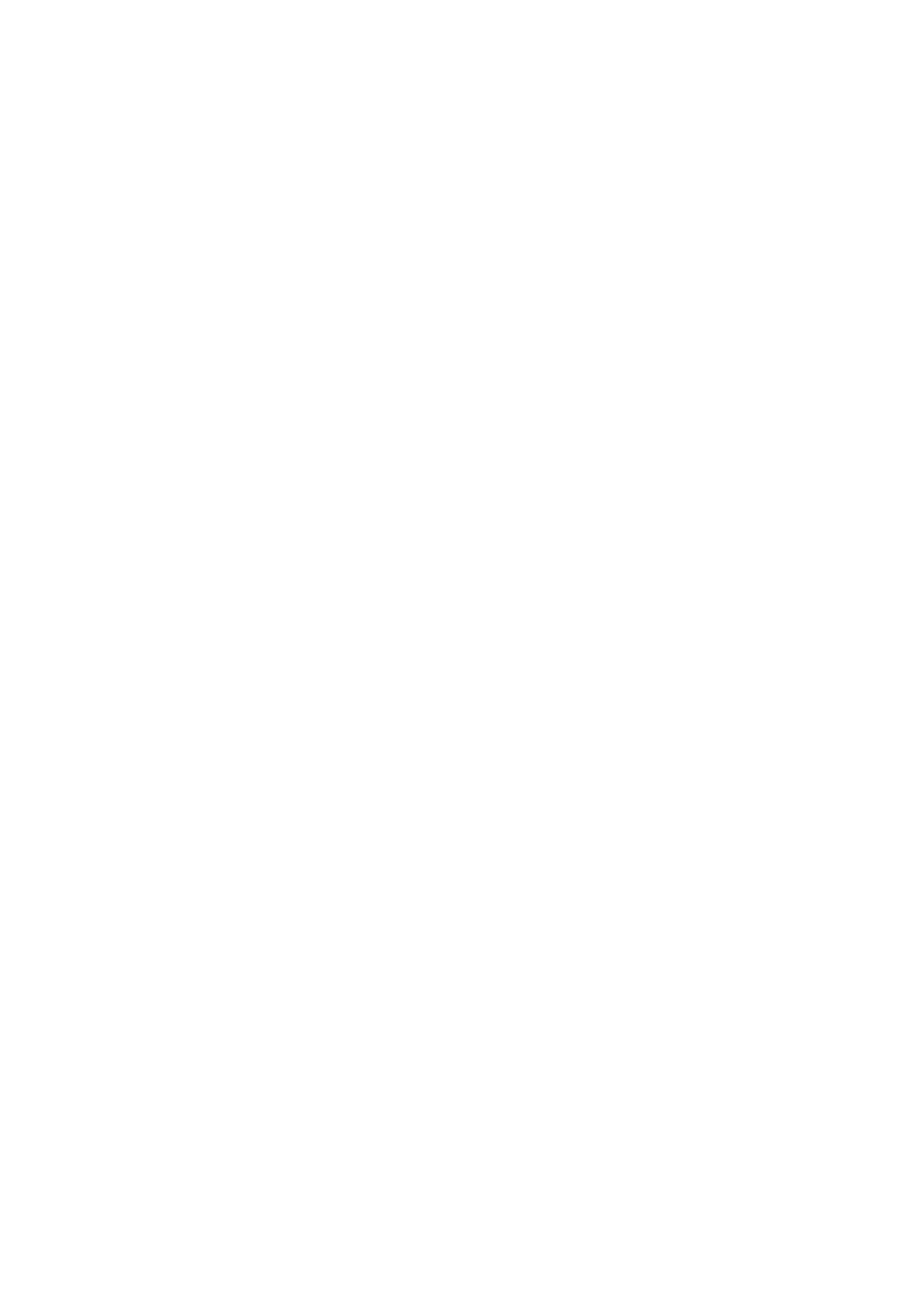

**Responsible Research and Innovation in three countries: Finland, Poland and Spain-Catalonia**

**IO-1 Summary Report** 

**RRIL - Responsible Research and Innovation Learning**

**Karsten Krüger (coord.)**

**Alba Molas; Laureano Jiménez**; **Jonna Hjelt, Elias Pekkola; Jari Stenvall, Agata Stasik, Alicja Dańkowska & Natalia Kobza.**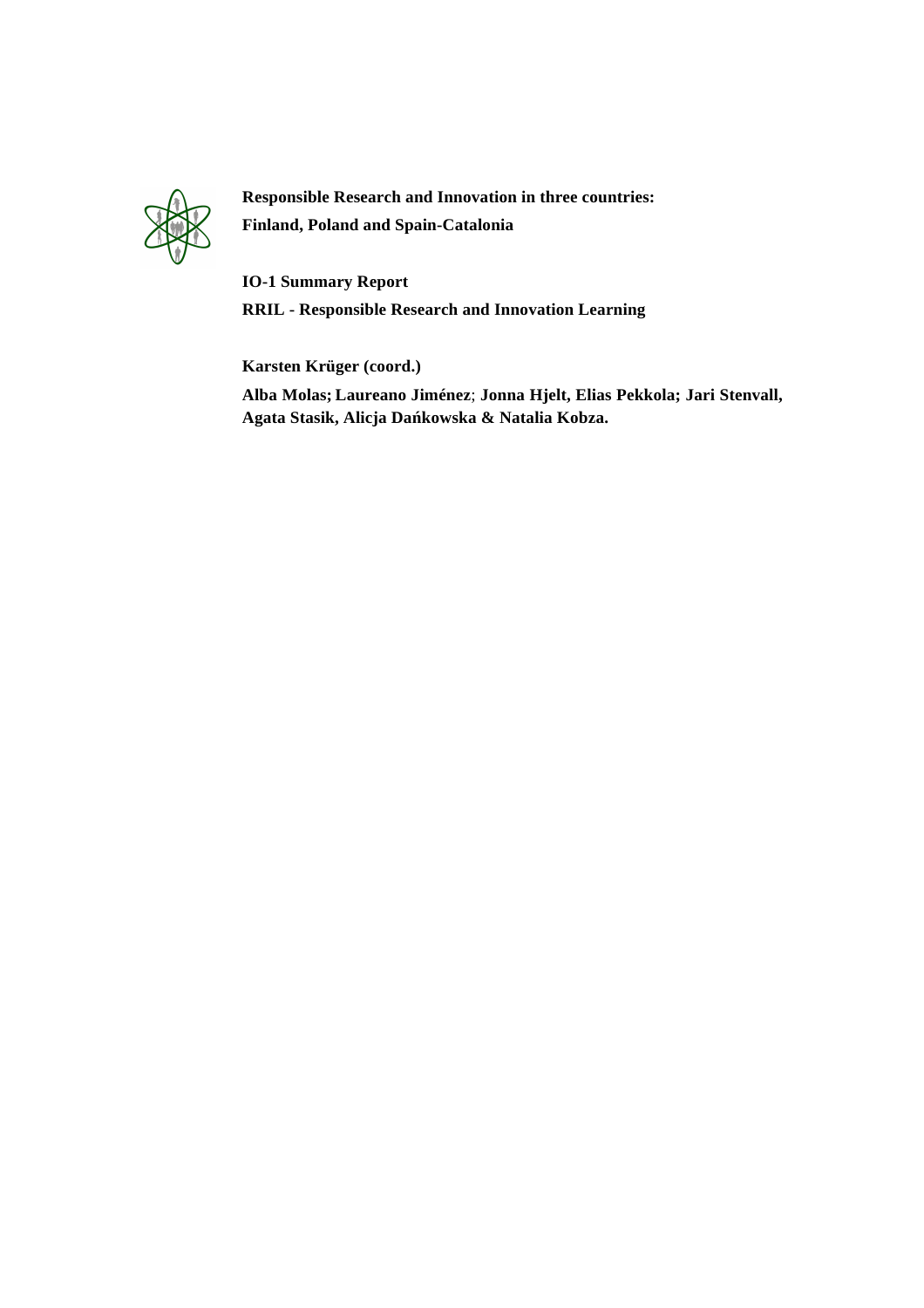*Authors*: Karsten Krüger (Notus); Alba Molas & Laureano Jiménez (Universitat Rovira i Virgili); Jonna Hjelt; Yohannes Mehari; Elias Pekkola & Jari Stenvall (University Tampere); Agata Stasik, Alicja Dańkowska (Kozminski University) & Natalia Kobza (Institute of Innovative Economy) *Publisher*: dia-e-logos, Barcelona, Spain, http://www.dia-e-logos.eu

*Citation:* Krüger, K. (coord.); Dańkowska, A.; Hjelt. J.; Kobza, N.; Mehari, Y. Molas, A.; Jiménez, L.; Pekkola , E.; Stasik, A.; Stenval, J. (2020) Responsible Research and Innovation in three countries: Finland, Poland and Spain-Catalonia. dia-e-logos Discussion Paper 4/2020. Barcelona. dia-e-logos.

This paper is only electronically available. It can be obtained at the website of http://www.dia-e-logos.eu

This publication is based on the results of the project RRIL Responsible Research & Innovation Learning. It is co-funded with support from the European Commission. RRIL-project nº 2018-1-ES01-KA203-050890.

# Co-funded by the Erasmus+ Programme of the European Union



The European Commission's support for the production of this publication does not constitute an endorsement of the contents, which reflect the views only of the authors, and the Commission cannot be held responsible for any use which may be made of the information contained therein.

|                                                                                                                   | This work is under the licence of Attribution-NonCommercial-ShareAlike 4.0 International<br>(CC BY-NC-SA 4.0) |  |  |  |  |  |  |
|-------------------------------------------------------------------------------------------------------------------|---------------------------------------------------------------------------------------------------------------|--|--|--|--|--|--|
| You are free to:                                                                                                  |                                                                                                               |  |  |  |  |  |  |
|                                                                                                                   | <b>Share:</b> copy and redistribute the material in any medium or format; and                                 |  |  |  |  |  |  |
|                                                                                                                   | <b>Adapt:</b> remix, transform, and build upon the material                                                   |  |  |  |  |  |  |
|                                                                                                                   | The licensor cannot revoke these freedoms as long as you follow the license terms.                            |  |  |  |  |  |  |
| Under the following terms:                                                                                        |                                                                                                               |  |  |  |  |  |  |
|                                                                                                                   | <b>Attribution:</b> You must give appropriate credit, provide a link to the license, and indicate if          |  |  |  |  |  |  |
|                                                                                                                   | changes were made. You may do so in any reasonable manner, but not in any way that                            |  |  |  |  |  |  |
|                                                                                                                   | suggests the licensor endorses you or your use                                                                |  |  |  |  |  |  |
|                                                                                                                   | <b>NonCommercial:</b> You may not use the material for commercial purposes.                                   |  |  |  |  |  |  |
|                                                                                                                   | ShareAlike: If you remix, transform, or build upon the material, you must distribute your                     |  |  |  |  |  |  |
|                                                                                                                   | contributions under the same license as the original.                                                         |  |  |  |  |  |  |
|                                                                                                                   | No additional restrictions - You may not apply legal terms or technological measures that                     |  |  |  |  |  |  |
|                                                                                                                   | legally restrict others from doing anything the license permits                                               |  |  |  |  |  |  |
| <b>Notices:</b>                                                                                                   |                                                                                                               |  |  |  |  |  |  |
| You do not have to comply with the license for elements of the material in the public domain or where your use is |                                                                                                               |  |  |  |  |  |  |
| permitted by an applicable exception or limitation.                                                               |                                                                                                               |  |  |  |  |  |  |

No warranties are given. The license may not give you all of the permissions necessary for your intended use. For example, other rights such as publicity, privacy, or moral rights may limit how you use the material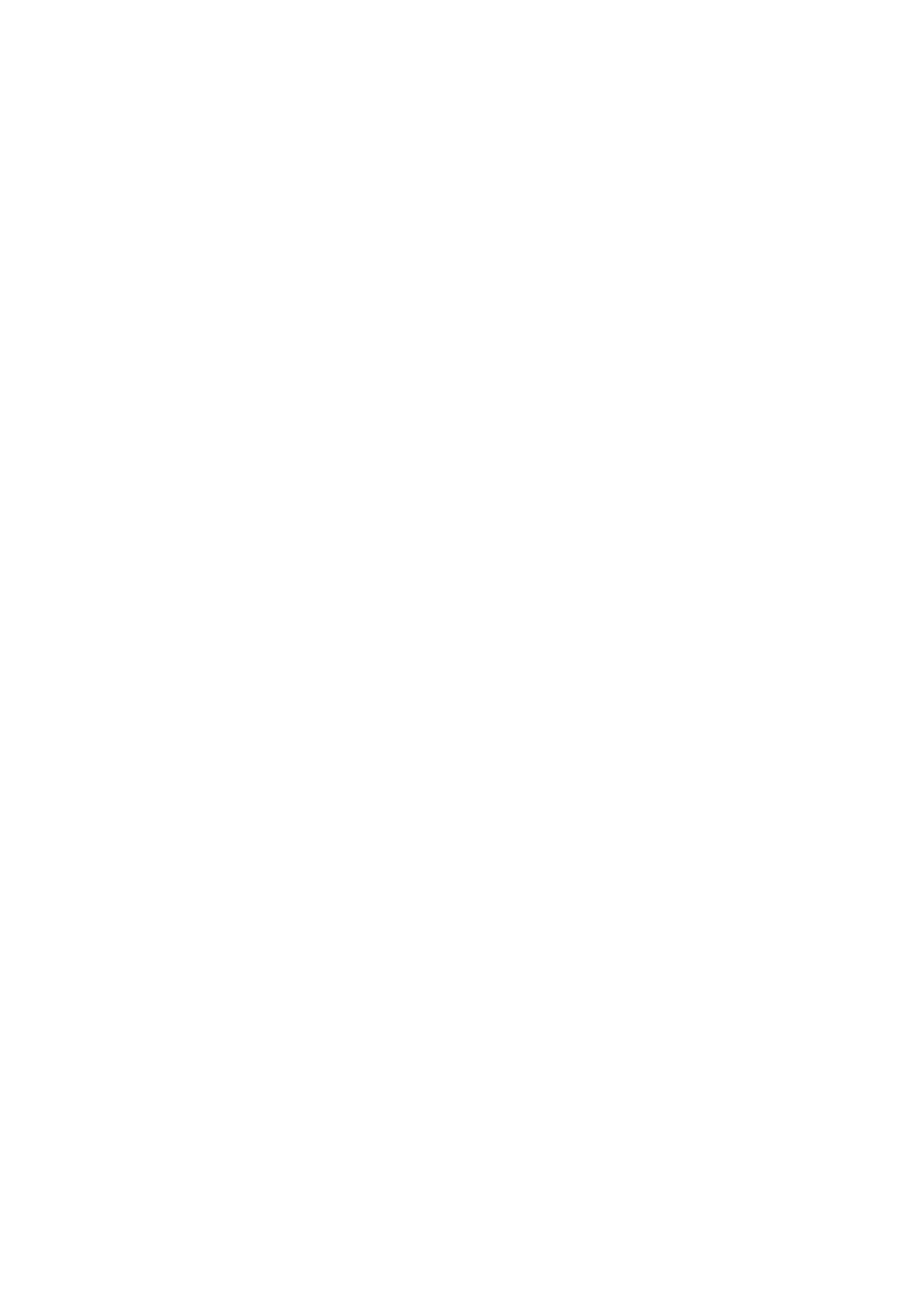## **Presentation of RRIL - Responsible Research and Innovation Learning**

Responsible Research & Innovation is a genius concept developed by the European Commission for the governance of research and innovation processes with a view on the (ethical) acceptability, sustainability and societal desirability of the innovation process and its marketable products. It aims to shape, maintain, develop, coordinate an align existing and novel research and innovationrelated processes, actors and responsibilities with a view to ensuring desirable and acceptable research outcomes.

In the Horizon 2020 programmes, there were and are some projects focusing on related training needs. But there is no substantial attempt observable to develop continuous higher education programmes supporting the implementation of this concept and the respective reorganisation processes in universities, research centres, research and innovation oriented enterprises and public authorities like cities or regional governments. This project pretends to fulfil this gap through the co-creation of higher education modules between different research and innovation actors.

RRIL will especially focus on public engagement, gender equality and ethics (in the knowledge fields Energy and Economy) testing the learning modules in innovative environments based on interactive real-problem approaches. In a later stage, the developed modules will be offered to research and innovation actors supporting the implementation of RRI principles in the organisations capacitating the learners to develop jointly innovative solution for societal problems.

RRIL is based on co-creation and open innovation processes giving a prominent role to the learners. The co-creation is conceived as multidisciplinary and transversal among different kinds of actors as HEI, research centres, NGO's and cities paving the way for knowledge exchange between them. It consists in informed learning among practitioners considering learners as a knowledgeable and critical partners in designing and implementation of the learning means. Under this perspective the potential learners – programme coordinators and tutors - are considered peers working collaboratively on the project outputs.

#### **RRIL - consortium**

Universitat Rovira i Virgili (Coordinator) Tampereen Yliopisto (Tampere University) Akademia Leona Koźmińskiego (Kozminski University) NOTUS applied social research Fundació Tarragona Smart Mediterranean City Instytut Innowacyjna Gospodarka (Institute of Innovative Economy)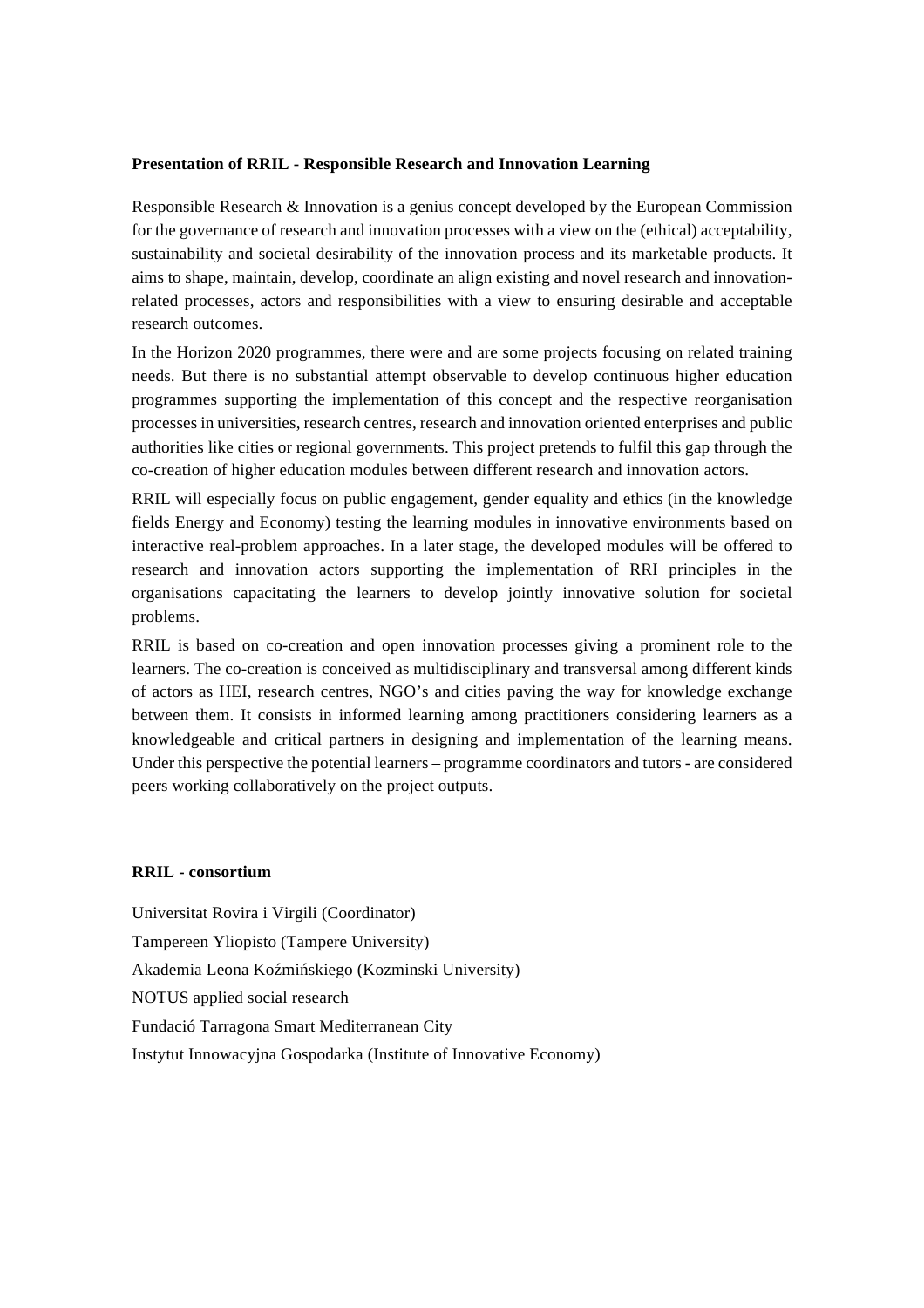#### **Executive Summary**

The report resumed the findings of the analysis of the Research and Innovation systems, with the special focus, on the fields of energy and economics in Finland, Poland and Spain/Catalonia and the relevance of the concept 'Responsible Research and Innovation' to steer the systems. As it was expected, the three countries show different features and different innovation performance. Using the indicators of the Innovation Scoreboard of the EU, Finland is one of the frontrunners, meanwhile Spain and Poland are moderate innovators. The regional Innovation Scoreboard of the EU, classified the regions in which the cooperating universities are locate: Catalonia, Warszawski stoleczny and Länsi-Suomi as drivers of innovation in their countries, but classified only Länsi-Suomi as a leading region in Europe. two other regions are moderate innovation regions. Regard to the governance structure of the research and innovation system, the description of the three countries shows that in Finland and Poland the steering competences lies at the state level, but with the regional and local authorities as relevant actors. On the contrary, in Spain the steering competences are shared between the central state and the regional governments. The cities play a minor role related to concrete projects of urban innovation.

Our analysis on the degree of implementation of RRI as an integrated concept shows its low relevance for steering the systems, but also for the institutional governance in all three countries. At the level of the researchers, RRI is even less relevant. Naturally, there are some exceptions of this general statement. RRI has certain relevance in some universities, research and technology centres as a guiding vision, overall for those which are engaged to European projects.

But a detailed analysis of the strategic relevance of the three RRI dimension selected by the RRIL project: public engagement, gender and ethics shows a differentiated picture:

Public engagement or social compromise is of high relevance in all three countries. Finland and Catalonia have make substantial steps forward in the setting-up of triple helix configuration, meanwhile Poland seems to be a step behind. In all three countries, less efforts are observed to make substantial step forwards to the empowerment of citizens in the innovation processes, in spite of that policy documents formulate the objective to advance towards more open, transparent and democratic innovation systems.

Regard gender equality, the general interpretation pointed to assurance of the same labour rights. Finnish and Polish interviewees do not perceive gender discrimination in official staff policies, but in patterns of behaviour, which impedes women to have the same chance to access to upper hierarchical positions. On the contrary, in Catalan universities there is a relatively strong discourse observing gender discrimination in Staff Management. The interpretation of gender as a transversal topic to be inserted in innovation projects based on academic research is practically absence in practice except specific knowledge areas.

The topic of ethic seems to be even less relevant in practice and discourses of the researchers, with the exception of the areas in which the objectives of research are human beings or animals, or in which the research is treating personal data. But the reflection of the interviewees in the inquiry of the project, shows an orientation of this topic to problems emerging in the triple helix configurations.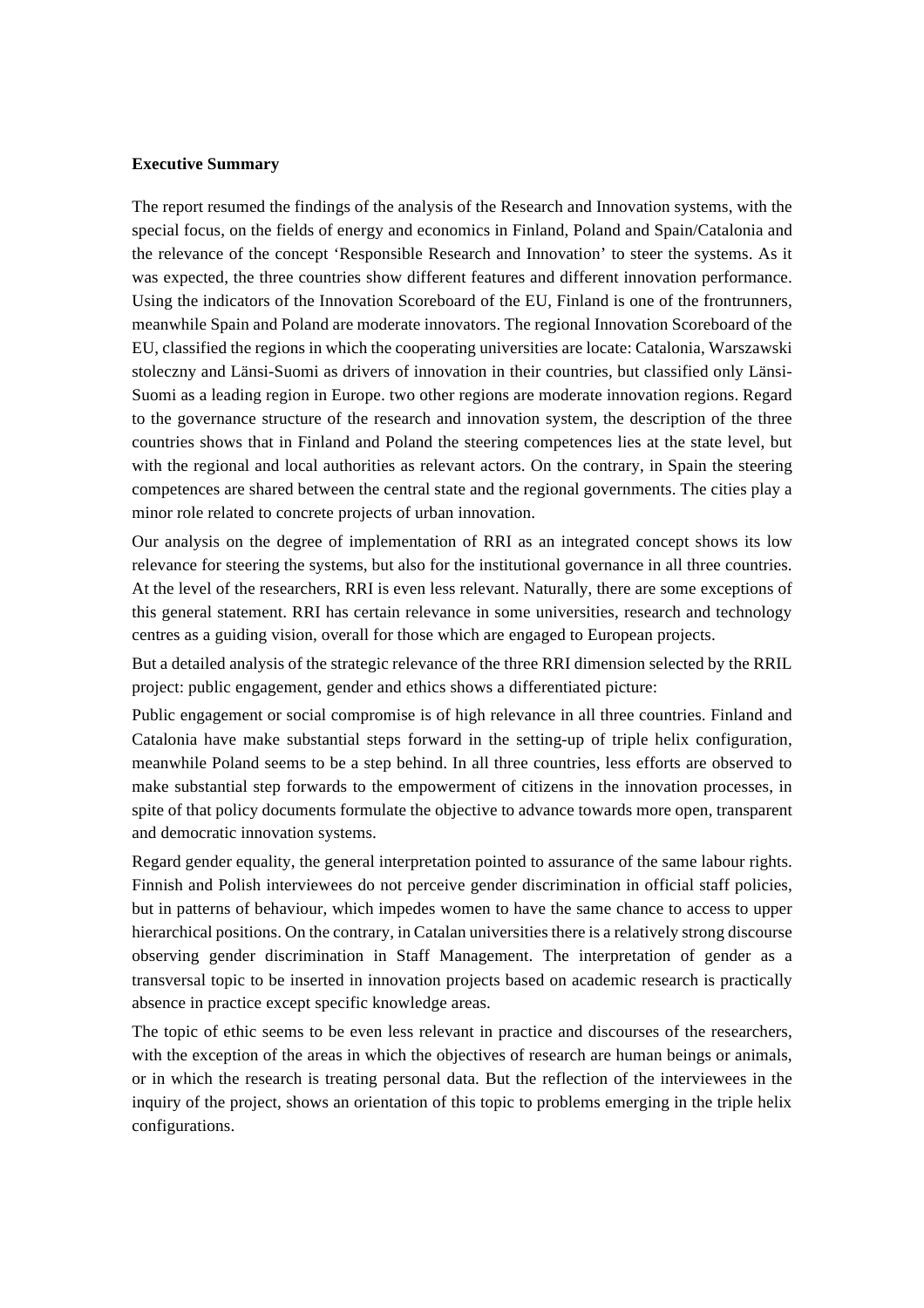| 1. |      |  |
|----|------|--|
| 2. |      |  |
|    | 2.1. |  |
|    | 2.2. |  |
|    | 2.3. |  |
| 3. |      |  |
|    | 3.1. |  |
|    | 3.2. |  |
|    | 3.3. |  |
| 4. |      |  |
|    | 4.1. |  |
|    | 4.2. |  |
|    | 4.3. |  |
| 5. |      |  |
| 6. |      |  |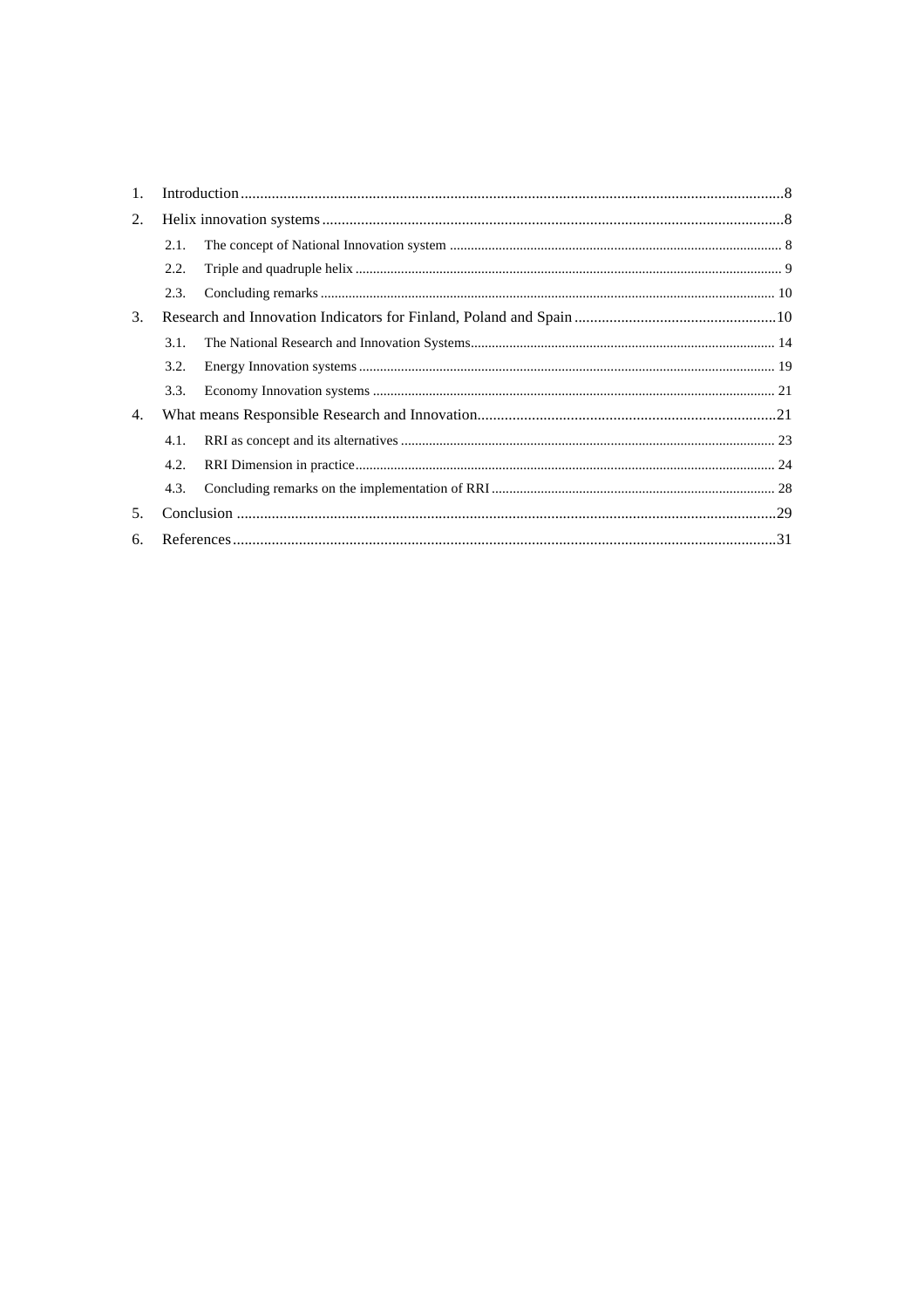# **1. Introduction**

In preparation to the development and use of learning modules in turn of three core dimensions of the concept of Responsible Research and Innovation (RRI), we have carried out an analysis of the national-regional) R&I-systems in Finland, Poland and Spain (Catalonia) und the strategies to implement RRI or strategies in the three aforementioned dimensions.

The analysis is based on desk research and series of interviews with key persons in the cities, universities and public agencies with responsibilities in responsible research, public engagement, gender and ethics. One objective was to identify strategies in these fields and to build on it the development of the learning modules. The second objective of the mapping of network structures and responsible dynamics was to identify key actors for the development and implementation of the training modules.

The outputs are three national report, on which this summary report is based on. The national reports represent a common stock of information about the structure of the R&D network in the three countries en general and the two selected knowledge fields energy and economics, but presented in different forms due to the idiosyncrasy of each R&D system.

This summary report is functionally oriented to prepare the next steps of the project – the development of learning modules in the areas of public engagement, gender equality and ethics it focuses mainly on the relevance of the concept of RRI and the policies in turn of the three selected elements in the three countries. It starts with a description of the National Innovation systems in the following section 2 , which includes a brief presentation of the concept of National Innovation systems (section 2.1) and Responsible research and Innovation (section 3)

#### **2. Helix innovation systems**

#### *2.1. The concept of National Innovation system*

The concept of National Innovation Systems can be traced back to the 1960s, when the topic 'innovation' emerged as a political issue in the USA and later in Europe. In many countries reports on science and innovation policies were produced and the OECD conducted Science Policy reviews in its member states (see Freeman 1995). Following Godin (2007 and 2010), it was Freeman who first spoke about innovation systems at the end of the 1960s (see Godin 2010: 3). It becomes national innovation system linking the system approach to national policies (see Freeman 1974). It gains high relevance through the work of Nelson (1993), Lundvall (1992 and 2010) and the OECD publication. (OECD 1997). The concept itself includes the possibility to focus on other territorial units as regions or cities, but also on specific innovation or economic fields.

The concept stresses systemic, institutional, and regulatory aspects of innovation development. Its central assumption was a holistic and non-linear approach to the interactions that take place between institutions that influence innovation development. The main subject of research within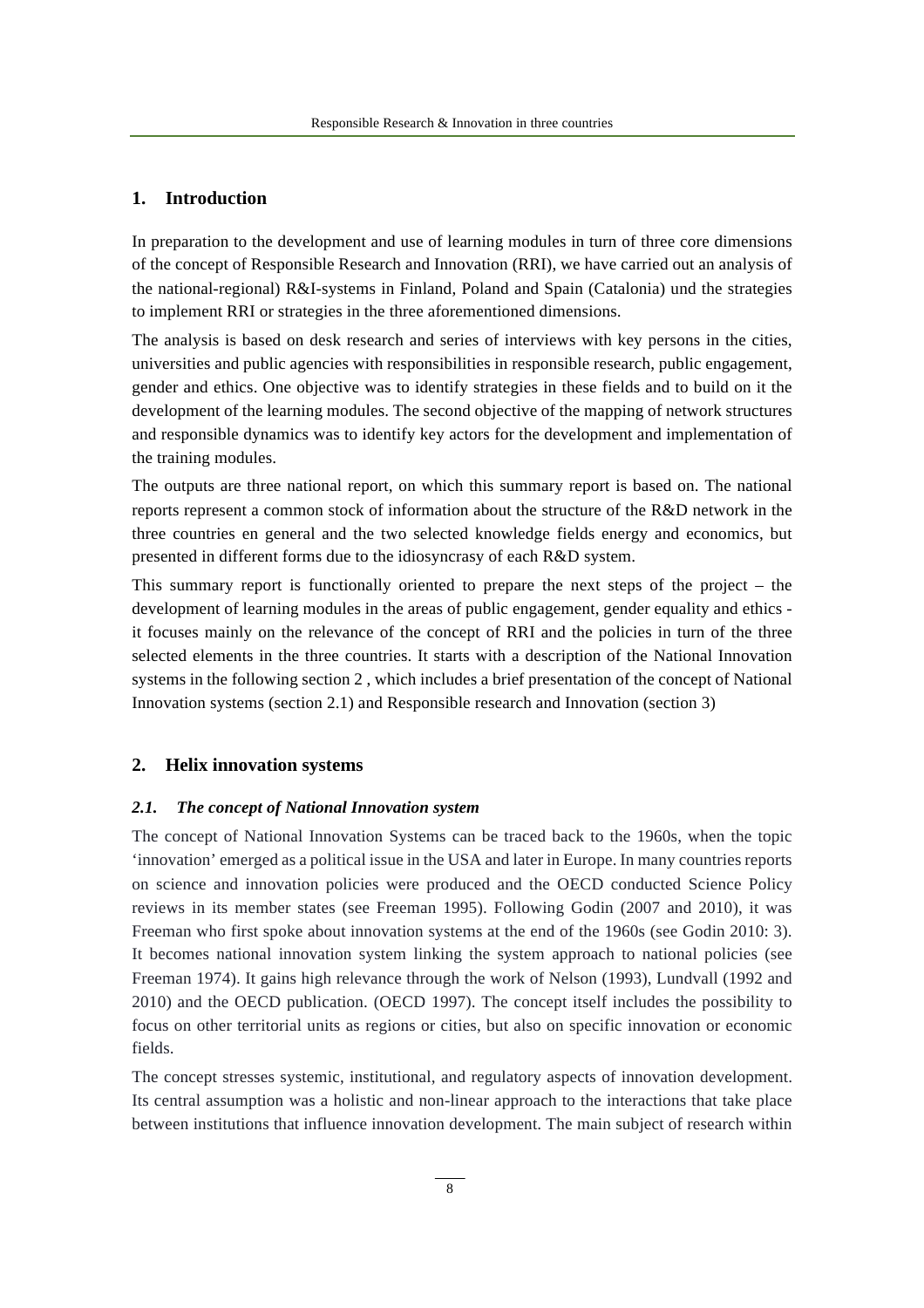NSI is the flow of knowledge and information between individual actors active on the R&D stage. This approach is especially useful for the analysis of barriers to the emergence and diffusion of innovation. The following elements are taken into account in the system's analysis (Bukowski et al. 2012: 14):

1) flow of knowledge within the private sector,

2) the flow of knowledge between the private and public sectors,

3) diffusion of incremental innovations through the purchase of innovative goods and services,

4) diffusion of tacit knowledge diffusion due to employee mobility.

National Innovation Systems are shaped by innovation policies and implemented by the complex networks of public and non-public institutions. Indicators such as the number and effectiveness of joint research projects or clusters, the number of joint patents and publications created thanks to the cooperation of separate institutions, and the employees' competence and mobility (e.g., between the science sector and companies) are taken into account to assess NIS. Thus, the focus is less on the instruments supporting innovation development and more on the properties of the network of connections and transfers between the main entities involved in their creation.

#### *2.2. Triple and quadruple helix*

As a complement to the Innovation system approach and in line with knowledge-economy approach (Foray & Lundvall 1996); Etzkowitz & Leydesdorff (1995) proposed the model of the triple helix with the university, industry and government as helix actors. It takes as grounded that innovation is a non-linear process in which intentional inputs hardly lead to the expected outputs (see *Leydesdorff 2001*). The triple helix model tried to capture innovation dynamics at different geopolitical levels - regional, national and transitional dynamics – and the multiple linkage between different innovation actors in the different stages of non-linear innovation processes. "*The institutionally defined Triple Helix is premised on separate academic, industrial, and govern-mental spheres and the 'knowledge flows' among them. Transfer is no longer considered as a linear process from an origin to an application*." (Etzkowitz & Leydesdorff 1998: 197) The model remarks the relevance of political actors for the innovation processes, which was somehow neglected in the innovation system approach. The three helices: academia/universities, industry, and state/government including hybrid organisations are intertwined and generate innovation systems at regional, national and transnational innovation system as well as sector specific innovation systems. The model assumed also, that actors of the different institutional spheres could develop roles, which are traditional assigned to another spheres. Universities are developing entrepreneurial roles and enterprises are more engaged to academic research. Etzkowitz & Leydesdorff conceived it as a model "*for analysing innovation in a knowledge-based economy" (ibid* 198*)*. They traced it back to the second half of the  $19<sup>th</sup>$  century but its expansion and consolidation occurred in the last part of the 20<sup>th</sup> century (see *Leydesdorff & Etzkowitz 1996*) parallel to the transition to the globalised knowledge base economy.

On the other side, the concept develops also a normative dimension steering innovation policies claiming active policy making of all actors of the triple helix system in spite of that the results of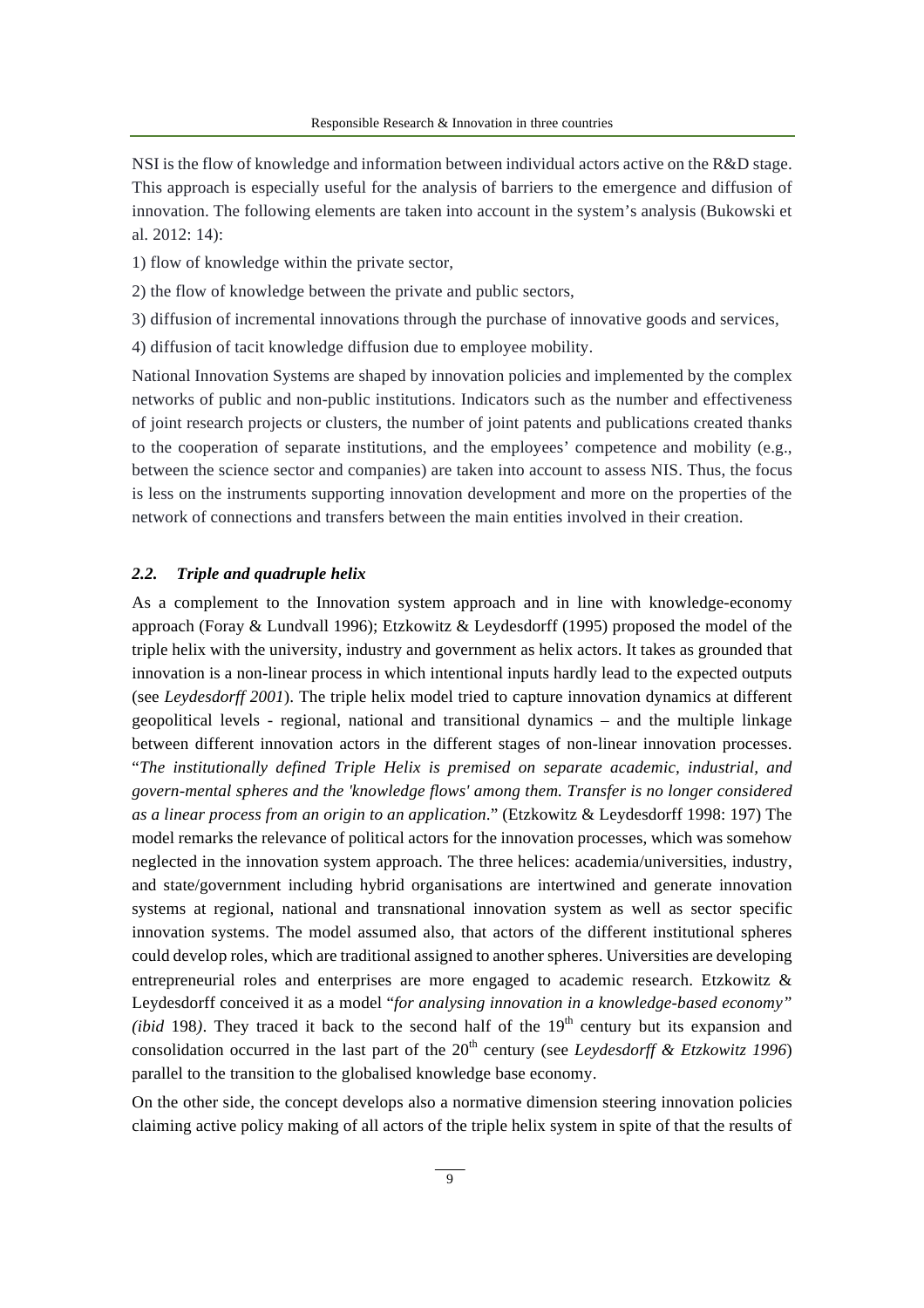the efforts are quite uncertain. "*The perspective of the third helix provides each of the partners*  with a reflexive angle that can lead to other selections than those which seem to have occurred *"naturally*" (see Leydesdorff & Etzkowitz 1996: 3). In fact, it has become a guiding vision for innovation policies are European, national and regional level.

Without going in depth to the debate about triple helix approach, one main concern was that it is not sufficient as a basis for analysing and understanding the changing dynamics innovation systems. For this reason, the original concept was modified towards a quadruple helix model with the public sphere as a fourth strand, and recently to a quintuple helix model. For instance; Carayannis & Campbell (2009: 6) propose to add the '*media-based and culture-based public' or*  the *'creative class'* a fourth helix. They are also talking about innovation ecosystems.

Arnkil et al (2010) used also the term quadruple helix, in the sense of open or user innovation approach: "*It is an innovation cooperation model or an innovation environment in which users, firms, universities and public authorities cooperate in order to produce innovations. These innovations can be anything considered useful for partners in innovation cooperation; they can be, for example, technological, social, product, service, commercial, and non-commercial innovations*." (*Ibid* Executive summary).

#### *2.3. Concluding remarks*

The different approaches presented here indicated the changing dynamics of the innovations processes with an apparently increasing complexity and uncertainty of the results of the settingup and consolidation of the innovation networks. This is the context in which the promotion of the RRI-concept from part of the EU is framed in.

# **3. Research and Innovation Indicators for Finland, Poland and Spain**

Referring to some basic indicators about Research funding und staff, we draw out some basic difference between the Research and Innovation systems of the three countries under scrutiny. First, we expose OECD figures to go then to data from the EU Innovation Scoreboard.

The last one considers Finland is an innovation leader, meanwhile both other countries Poland and Spain are considerate moderate innovators.<sup>1</sup> The table 1 about research funding confirms this impression. The GERD as percentage of the Gross Domestic Product (GDP) is in Finland considerably higher then in Spain and Poland. The Finnish GERD is above the average of the EU

 $1$  The Innovation scoreboard calculated based on a series of indicators a composite indicator of the innovation capacity classifying the countries in four categories: Innovation leader (above 120% of the EU average of normalised scores), Strong innovator (between 90 and 120%), Moderate Innovators (50% 90%), and Modest Innovators (less than 50%)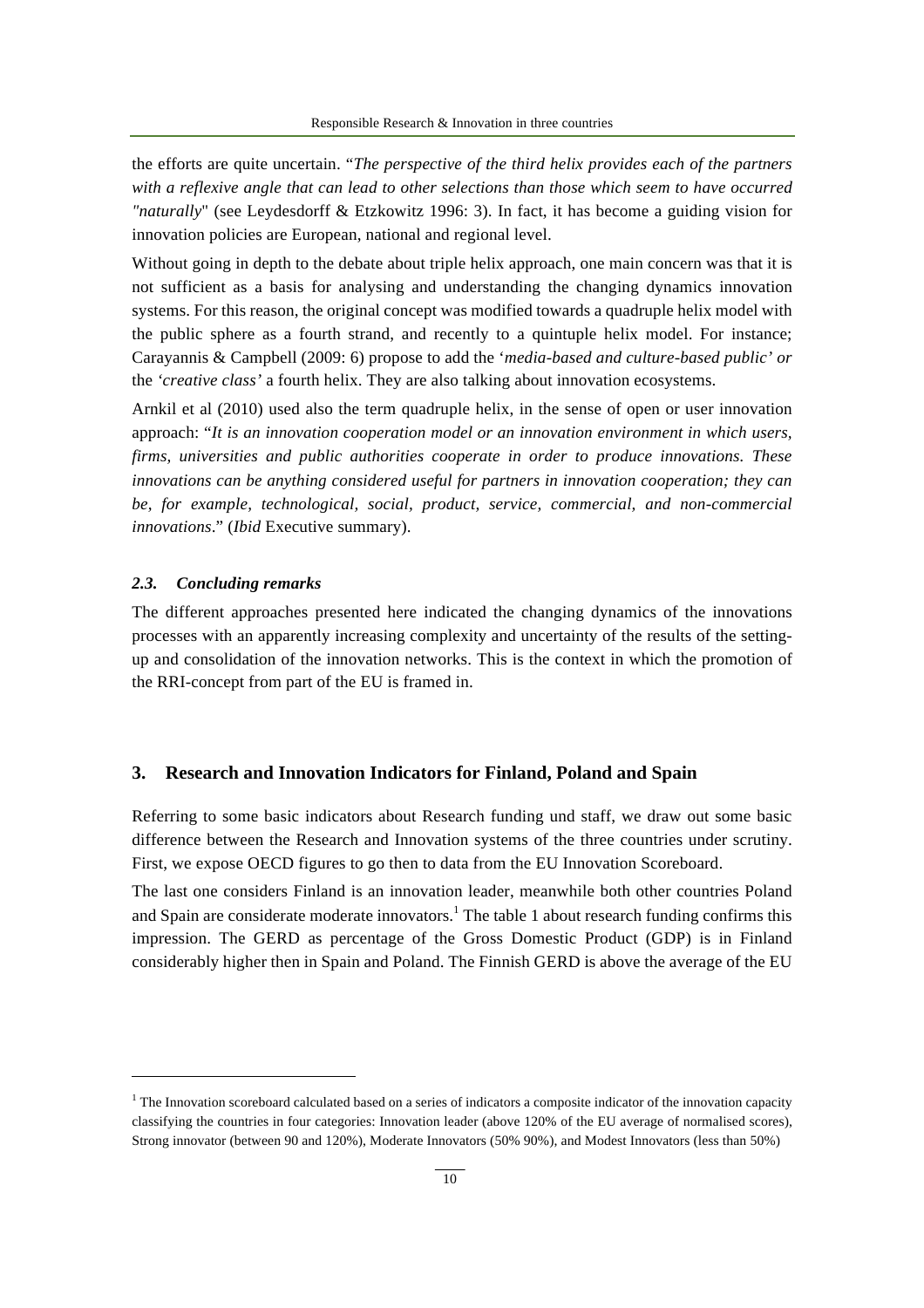28, meanwhile Spain and Poland are below the average. During the financial crisis, Finland and Spain has reduced their GERD.<sup>2</sup>

| Table 1                                                 |                                       |      |      |                 |                                                                 |                |      |             |      |           |      |
|---------------------------------------------------------|---------------------------------------|------|------|-----------------|-----------------------------------------------------------------|----------------|------|-------------|------|-----------|------|
| <b>Funding of Research in Finland, Poland and Spain</b> |                                       |      |      |                 |                                                                 |                |      |             |      |           |      |
|                                                         | <b>Percentage of GERD financed by</b> |      |      |                 |                                                                 |                |      |             |      |           |      |
|                                                         | <b>GERD</b> as a percentage of        |      |      | <b>Business</b> |                                                                 | other national |      | the rest of |      |           |      |
|                                                         |                                       | GDP  |      |                 | enterprise sector                                               | Government     |      | sources     |      | the world |      |
|                                                         | 2010                                  | 2016 | 2017 | 2010            | 2016                                                            | 2010           | 2016 | 2010        | 2017 | 2010      | 2017 |
| Finland                                                 | 3,73                                  | 2,74 | 2,76 | 66,1            | 57,0                                                            | 25,7           | 28,9 | 1,3         | 2,0  | 6,9       | 12,1 |
| Poland                                                  | 0,72                                  | 0.96 | 1,03 | 24,4            | 53,1                                                            | 60,9           | 38,9 | 2,8         | 2,6  | 11,8      | 5,5  |
| Spain                                                   | 1,35                                  | 1,19 | 1,21 | 43,0            | 46,7                                                            | 46,6           | 40,0 | 4,6         | 5,2  | 5,7       | 8,1  |
| EU <sub>28</sub>                                        | 1,83                                  | 1,94 | 1,97 | 53,1            | 56,7                                                            | 35,4           | 30,7 | 2,5         | 2,8  | 8,9       | 9,9  |
|                                                         |                                       |      |      |                 | Source: own elaboration based on OECD data consulted 15/03/2020 |                |      |             |      |           |      |

On the contrary Poland has increase it. In these both first countries, this is accompanied by a increasing transnational share of funding. The data indicate that increase of the polish GERD is due to the increase of the business part, which increased from 24,4% of the GERD in 2010 to 53,1% in 2016.

| Table 2                                                         |      |      |      |  |  |  |  |
|-----------------------------------------------------------------|------|------|------|--|--|--|--|
| <b>HERD</b> as a percentage of GDP                              |      |      |      |  |  |  |  |
|                                                                 | 2010 | 2016 | 2017 |  |  |  |  |
| Finland                                                         | 0,76 | 0,69 | 0,70 |  |  |  |  |
| Poland                                                          | 0,27 | 0,30 | 0,34 |  |  |  |  |
| Spain                                                           | 0,38 | 0,33 | 0,33 |  |  |  |  |
| EU28                                                            | 0,45 | 0,44 | 0,44 |  |  |  |  |
| Source: own elaboration based on OECD data consulted 15/03/2020 |      |      |      |  |  |  |  |

A similar picture offers the data about HERD. The Finnish investment in higher education is considerably higher compared to both other countries and also the EU28. The financial crisis has

<sup>&</sup>lt;sup>2</sup> Besides the financial crisis, also the NOKIA crisis have had a deep impact. According to P. Soini, the Director General of Business Finland, the NOKIA crisis had a deep impact on R&I. Reports show that 10 years later following the global financial and NOKIA crisis, Finland has fallen far behind in R&I and the period has witnessed significant decrease in research investments in both the public and private sectors [Pekka Soini interview with YLE News https://yle.fi/uutiset/osasto/news/finnish\_rd\_on\_the\_ropes\_private\_investments\_drop\_by\_1b-euros\_over\_past\_decade/10221471]. According to Statistics Finland [https://www.stat.fi/til/tkker/2020/tkker\_2020\_2020-02-20\_tie\_001\_en.html], "*in the 2020 budget, the R&D funding of universities totals EUR 690.4 million, which is a growth of around EUR 60 million from the previous year's budget*." The same report indicated that the majority of government R&D funding is directed to universities.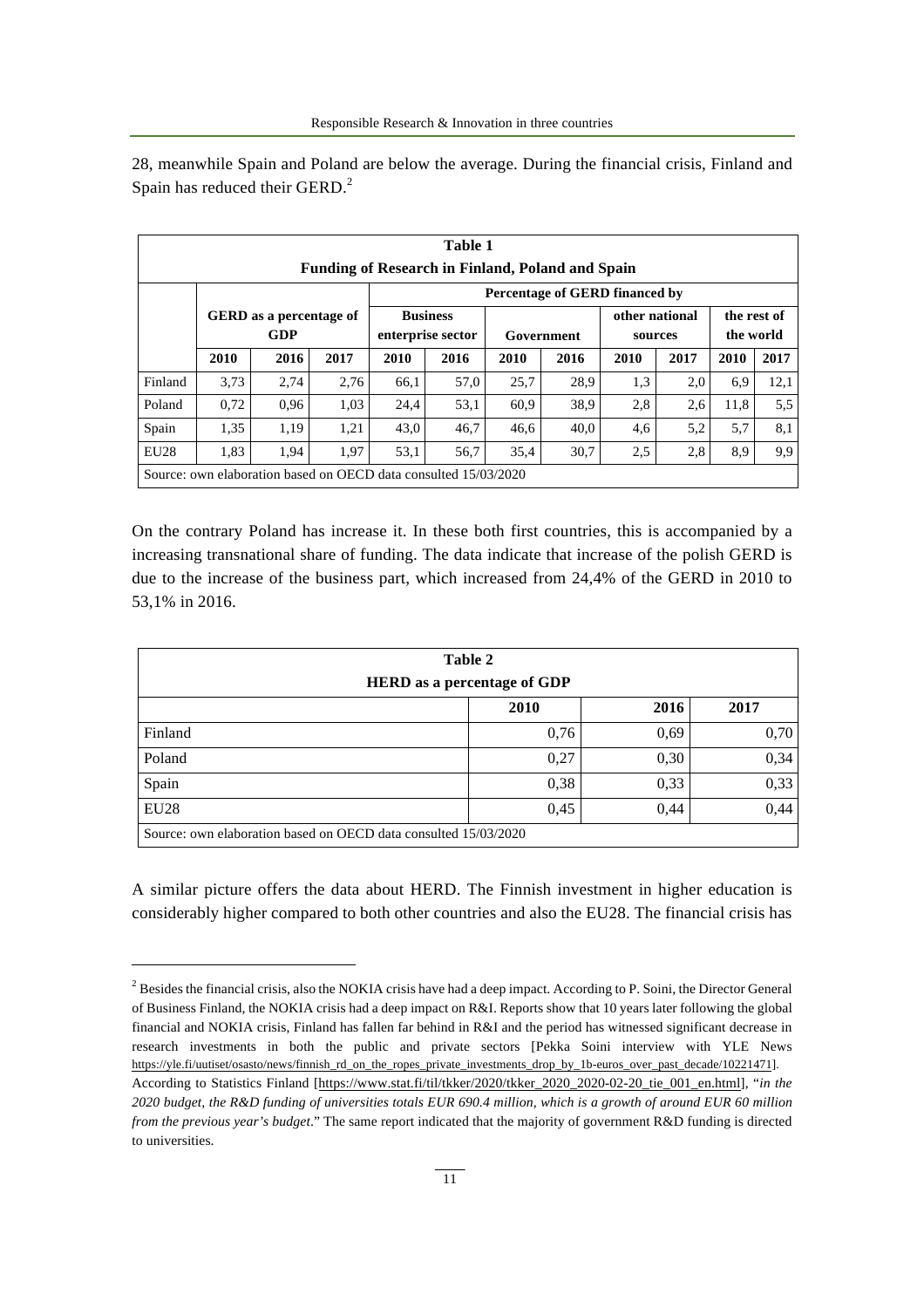caused a reduction of the HERD in Finland and in Spain, meanwhile Poland has increased its HERD achieving a higher HERD in terms of percentage of GDP as Spain.

| Table 3                                                                |      |      |      |      |  |  |  |
|------------------------------------------------------------------------|------|------|------|------|--|--|--|
| R& D staff per 1.000 labour force                                      |      |      |      |      |  |  |  |
| <b>Total researchers (FTE)</b><br><b>Total R&amp;D personnel (FTE)</b> |      |      |      |      |  |  |  |
|                                                                        | 2010 | 2017 | 2010 | 2017 |  |  |  |
| Finland                                                                | 15,4 | 13,6 | 20,9 | 18,0 |  |  |  |
| Poland                                                                 | 3,8  | 5,6  | 4,5  | 7,0  |  |  |  |
| Spain                                                                  | 5,8  | 5,9  | 9,0  | 9,5  |  |  |  |
| EU <sub>28</sub>                                                       | 6,7  | 8,0  | 9,9  | 12,4 |  |  |  |
| Source: own elaboration based on OECD data consulted 15/03/2020        |      |      |      |      |  |  |  |

Following the European Innovation Scoreboard 2019, among the three countries covered by RRIL, Finland is an innovation leader, meanwhile both other countries Poland and Spain are considerate moderate innovators.<sup>3</sup>

| Table 4                                   |                                                                                                      |       |       |  |  |  |  |  |
|-------------------------------------------|------------------------------------------------------------------------------------------------------|-------|-------|--|--|--|--|--|
| <b>Countries' Innovation Profile 2018</b> |                                                                                                      |       |       |  |  |  |  |  |
| (Composite Indicators by dimension)       |                                                                                                      |       |       |  |  |  |  |  |
|                                           | ES                                                                                                   | PL    | FI    |  |  |  |  |  |
| Human resources                           | 115,9                                                                                                | 57,6  | 157,0 |  |  |  |  |  |
| Research systems                          | 76,8                                                                                                 | 30,7  | 135,4 |  |  |  |  |  |
| Innovation-friendly environment           | 107,1                                                                                                | 125,2 | 182,3 |  |  |  |  |  |
| Finance and support                       | 75,2                                                                                                 | 35,7  | 113,6 |  |  |  |  |  |
| Firm investments                          | 64,0                                                                                                 | 73,2  | 129,8 |  |  |  |  |  |
| Innovators                                | 45,1                                                                                                 | 16,5  | 168,2 |  |  |  |  |  |
| Linkages                                  | 58,2                                                                                                 | 31,2  | 152,0 |  |  |  |  |  |
| Intellectual assets                       | 71,2                                                                                                 | 69,3  | 151,8 |  |  |  |  |  |
| <b>Employment</b> impacts                 | 93,3                                                                                                 | 92,4  | 80,2  |  |  |  |  |  |
| Sales impacts                             | 85,0                                                                                                 | 54,5  | 85,4  |  |  |  |  |  |
| Summary Innovation Index                  | 77,9                                                                                                 | 56,1  | 134,0 |  |  |  |  |  |
|                                           | Source: Innovation Scoreboard 2019 (in relation to EU28 – 2018 based on Normalised Scores) (EC 2019) |       |       |  |  |  |  |  |

 $\overline{a}$ 

 $3$  The Innovation scoreboard calculated based on a series of indicators a composite indicator of the innovation capacity classifying the countries in four categories: Innovation leader (above 120% of the EU average of normalised scores), Strong innovator (between 90 and 120%), Moderate Innovators (50% 90%), and Modest Innovators (less than 50%)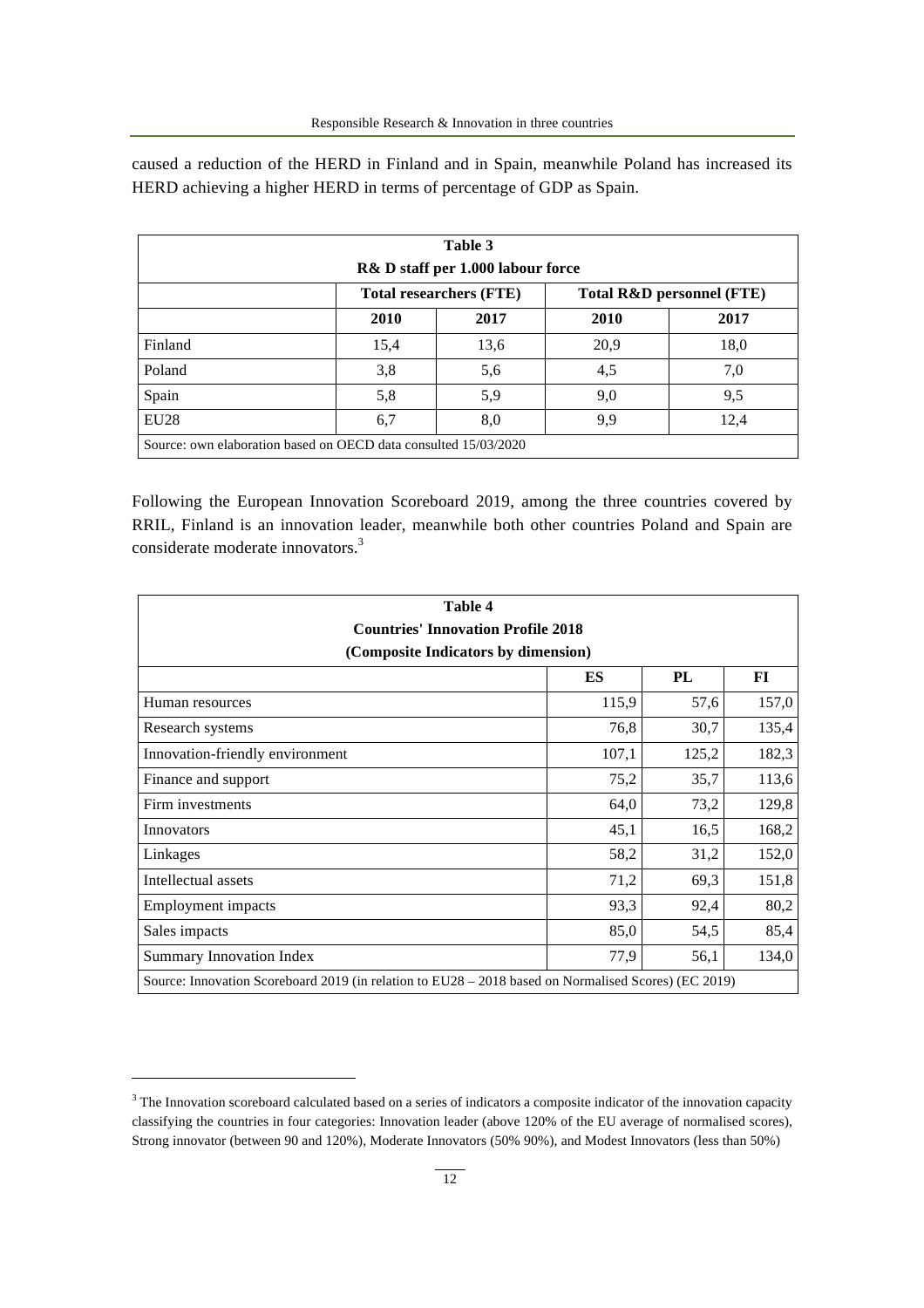Looking at the composite indicators used by the Innovation scoreboard, we observe that the three countries have quite different profiles: Finland shows in all indicators a higher score compared to the EU-28 except employment impact, which is even lower compared to Spain and Poland, and sales impact. It achieved its highest scores  $(> 150)$  in Innovation-friendly environment, Innovators, human resources, linkages and Intellectual assets (see table 1).

Spain is in the middle field of the moderate innovators, with its highest scores  $(>100)$  in Human Resources and Innovation-friendly environment. It has its lowest scores (less then 75) in Innovators, Linkages, Firm investments and Intellectual assets.

Poland is at the cue of the countries classified as moderate innovators. It achieved its highest scores (> 75) in the dimensions of Innovation-friendly environment and employment impact. Its lowest scores (< 50) are in the dimensions of Innovators, Research Systems, Linkages; and Finance and Support.

| Table 5                                                                                              |         |         |           |  |  |  |  |
|------------------------------------------------------------------------------------------------------|---------|---------|-----------|--|--|--|--|
| <b>Countries' Innovation Profile 2018</b>                                                            |         |         |           |  |  |  |  |
|                                                                                                      | ES      | PL      | <b>FI</b> |  |  |  |  |
| Population with tertiary education                                                                   | 123,750 | 123,125 | 102,500   |  |  |  |  |
| Lifelong learning                                                                                    | 89,796  | 29,592  | 268,367   |  |  |  |  |
| Scientific co-publications                                                                           | 84,401  | 32,327  | 202,808   |  |  |  |  |
| Most-cited publications                                                                              | 82,461  | 42,069  | 112,756   |  |  |  |  |
| R&D expenditure public sector                                                                        | 71,744  | 35,415  | 152,475   |  |  |  |  |
| R&D expenditure business sector                                                                      | 47,570  | 48,319  | 132,956   |  |  |  |  |
| Non-R&D innovation expenditures                                                                      | 53,976  | 121,529 | 88,869    |  |  |  |  |
| Product or process innovators                                                                        | 39,049  | 26,312  | 174,891   |  |  |  |  |
| Marketing or organisational innovators                                                               | 66,326  | 2,497   | 136,577   |  |  |  |  |
| SMEs innovating in-house                                                                             | 31,265  | 19,105  | 191,138   |  |  |  |  |
| Innovative SMEs collaborating with others                                                            | 49,121  | 30,758  | 189,090   |  |  |  |  |
| Public-private co-publications                                                                       | 45,420  | 23,100  | 202,170   |  |  |  |  |
| PCT patent applications                                                                              | 39,812  | 14,704  | 219,354   |  |  |  |  |
| <b>Trademark applications</b>                                                                        | 110,222 | 70,611  | 137,077   |  |  |  |  |
| Design applications                                                                                  | 64,769  | 123,642 | 97,547    |  |  |  |  |
| Employment MHT manufacturing & knowledge-intensive services                                          | 80,000  | 54,118  | 123,529   |  |  |  |  |
| Sales of new-to-market and new-to-firm innovations                                                   | 164,827 | 31,968  | 83,108    |  |  |  |  |
| Composite Score 2018                                                                                 | 77,9    | 56,1    | 134,0     |  |  |  |  |
| Source: Innovation Scoreboard 2019 (in relation to EU28 - 2018 based on Normalised Scores) (EC 2019) |         |         |           |  |  |  |  |

Looking at the individual indicators used by the Innovation scoreboard, we observe that the three countries have quite different profiles: Finland shows in all indicators a higher score compared to the EU-28 except Non-R&D innovation expenditures, Design applications, and Sales of new-to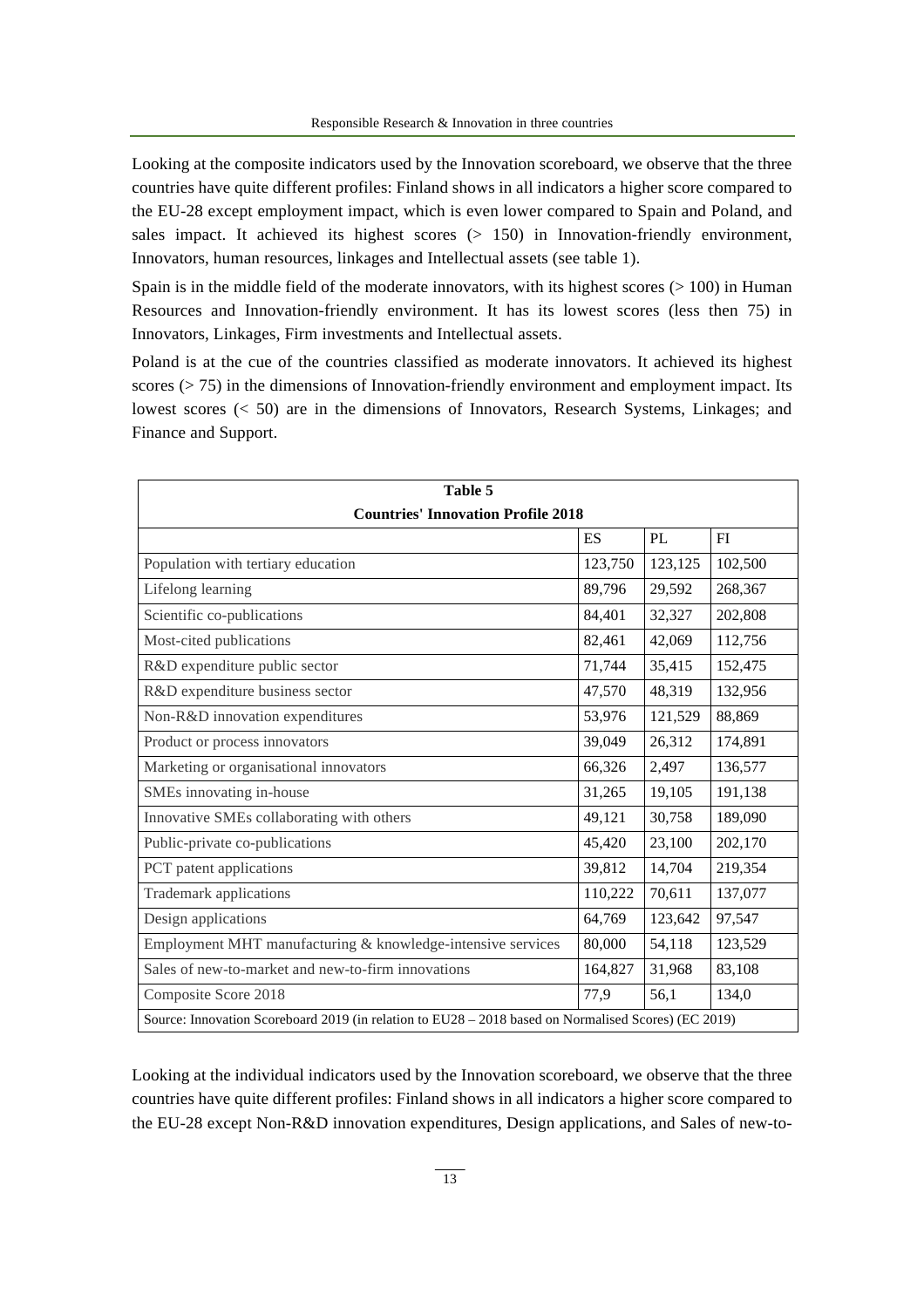market and new-to-firm innovations. It shows especially high scores in Lifelong learning, Scientific co-publications, Public-private co-publications and PCT patent applications (see table 1).

Spain is in the middle field of the moderate innovators, with its highest scores in Population with tertiary education, Trademark applications and especially Sales of new-to-market and new-tofirm innovations. It has its lowest scores (less then 50% of the EU average) in R&D expenditure public sector, Product or process innovators, SMEs innovating in-house, Innovative SMEs collaborating with others, Public-private co-publications and PCT patent applications

Poland is at the cue of the countries classified as moderate innovators. It achieved its highest scores in the dimensions of Population with tertiary education, Non-R&D innovation expenditures, and Design applications. Its lowest scores (less than 30% in relation to the EU28 normalised score) are in the dimensions of Lifelong Learning, Product or process innovators, SMEs innovating in-house, Public-private co-publications, PCT patent applications and especially Marketing or organisational innovators.

#### *3.1. The National Research and Innovation Systems*

The structure of the E&I systems in the three countries shows differences in the geopolitical distribution of competences to steer the systems. Meanwhile in Finland and Poland the main steering competences are located at the national system, but with a strong implication of the municipalities in Finland, in Spain the steering competences are distributed between the central state and autonomous regions.

In Poland, the governance of the R&I system lies in the competence of the central government, but are also distributed to the regions according to the administrative division of the country, to the so called 'voivodships'. Responsibilities are shared between the Ministry of Science and Higher Education, responsible for the higher education and the shaping of research policy both in the areas of basic and applied research, the Ministry of Funds and Regional Policy, responsible for innovation policy, and the Ministry of Economic Development. Regions have a considerable impact on the innovation system, but their role as well as the of the cities are strengthening through the European Funds fostering smart specialisation and regional development through innovation. They manage separate funding program for ever region called Regional Operation Program. In these program some R&D funding is offered as well. These programs are smaller than the ones offered on a central level but have similar objectives with specific Regional Intelligence Specializations for every region. They are governed by the Marshall's Office in every region. Additionally, a significant attention is brought to diminishing the differences between the Western and Eastern part of the country. The Eastern regions have access to the Operational Programme Eastern Poland which also distributes innovation funds, among the others for so called Start-up Platforms (Platformy Startowe).

Also in Finland, these competences are of the central government implying the Primer Minister, the Ministry of Education and Culture responsible for higher education and science policy targets, and the Ministry of Economic Affairs and Employment encouraging companies to embrace sustainable growth and productivity. Within the national strategies, the regions and municipalities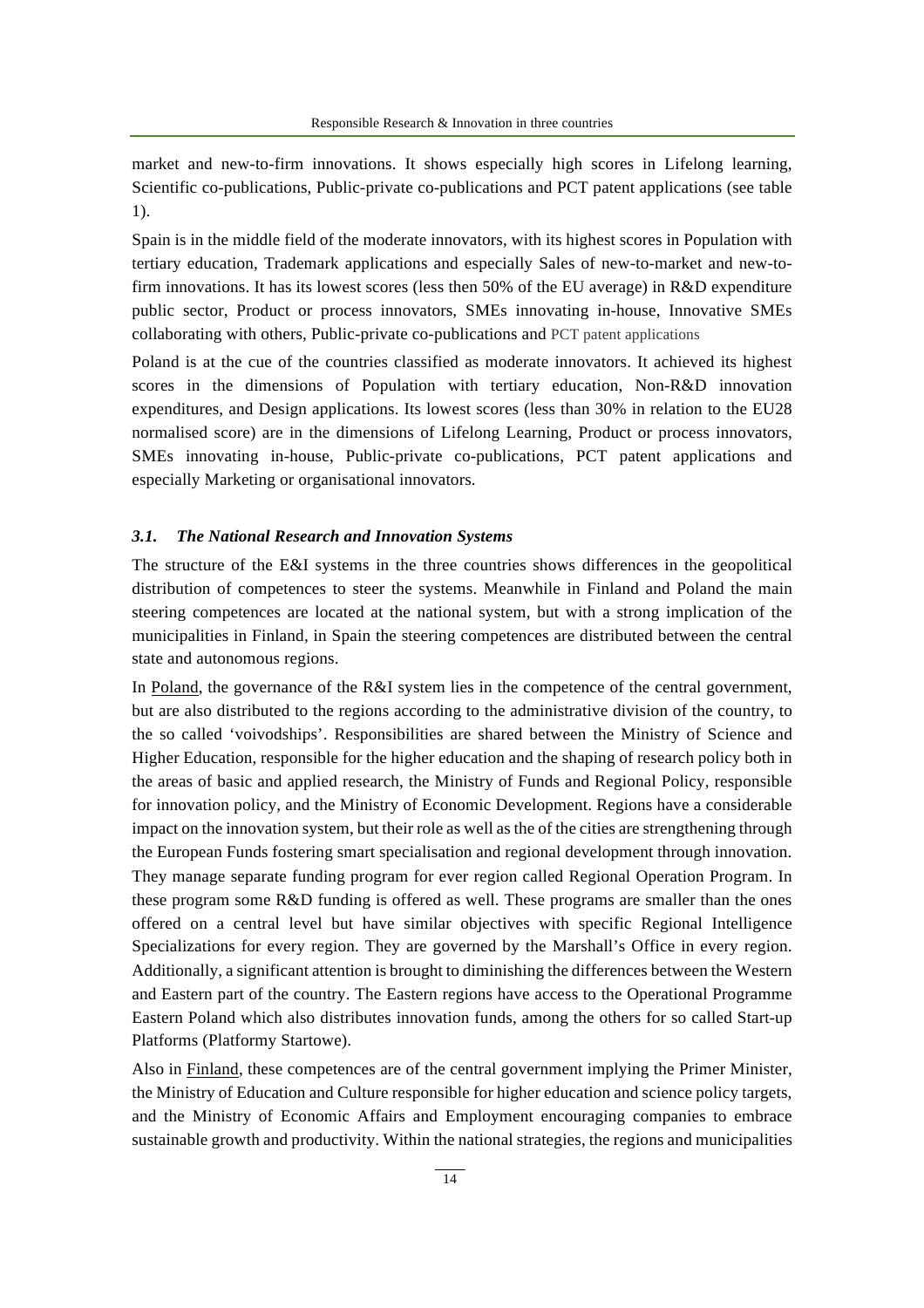are encouraged to developed their own strategies responding to the challenges of the sustainable goals, e.g. regard the climate change and energy strategies.

The regional councils play significant role in the Finnish politico-administrative system and regional development. Guided by the Act on Regional Development and the Administration of Structural Funds (7/2014), the regional councils have special provisions on the structural fund programme and the European Territorial Cooperation programme, namely managing their action plans. The Regional councils in Finland are the main bodies promoting the interests of their regions and they diligently work in cooperation with central government authorities, central cities, other municipalities and universities in their regions and other parties involved in regional development. In other words, the regional council main responsibility relating development activities in regional level is the distribution of EU funds and regional planning. However, outside of administration of the funds, their role is mainly advisory and often subsidiary for municipal decision making and politics

In Spain the competences to steer the system are shared by the central state and regions. For instance, the Catalan Government has competencies in the area of Research and Innovation as it is established in the Statute of Autonomy of Catalonia of 2006. It has exclusive competences to create its own research and innovation system: its structure, its functioning and its research line. It shares competences in governing National research centres located in Catalonia. It has exclusively competences to configure the regional university system by by creating public universities and authorizing private universities, approve the internal organisation and function of the universities, regulate the access to universities etc.

In all three countries, the steering of the public funded R&I system is characterised by the existence of advisory boards in form of Research and Innovation Council (FL) Council of Innovativeness (PL) or the Council on Scientific and Technological Policy and Innovation (ES). In Catalonia, this role is fulfilled by the Inter-Ministerial Research and Innovation Commission (CIRI). These bodies are advising or the Parliament, or the governments, or both. The governmental competences are shared by a Ministry responsible for Science and (higher) education and a Ministry responsible for economic affairs. It launches and implements projects with private third and public sector aiming to increase and promote sustainable well-being and the grow business.

The third public steering level are formed by different agencies with the general aim to steer the systems by the distribution of public funding introducing a distinction between research and promotion innovation in enterprises:

In Finland, we are talking about the Academy of Finland depending on the Ministry of Education and Culture, distributing funds for research at universities, universities of applied science and public research organisations. Another funding agency is SITRA reporting directly to the Parliament. Besides there are several agencies to promote innovation in private enterprises as Business Finland, Finvera, Tesi and Finpro.

In Poland there is the National Science Centre distributing the public funds for basic research; The National Centre for Research and Development (NCRD), which is an intermediate body in operation programmes for Intelligent Development and Knowledge, Education and Development,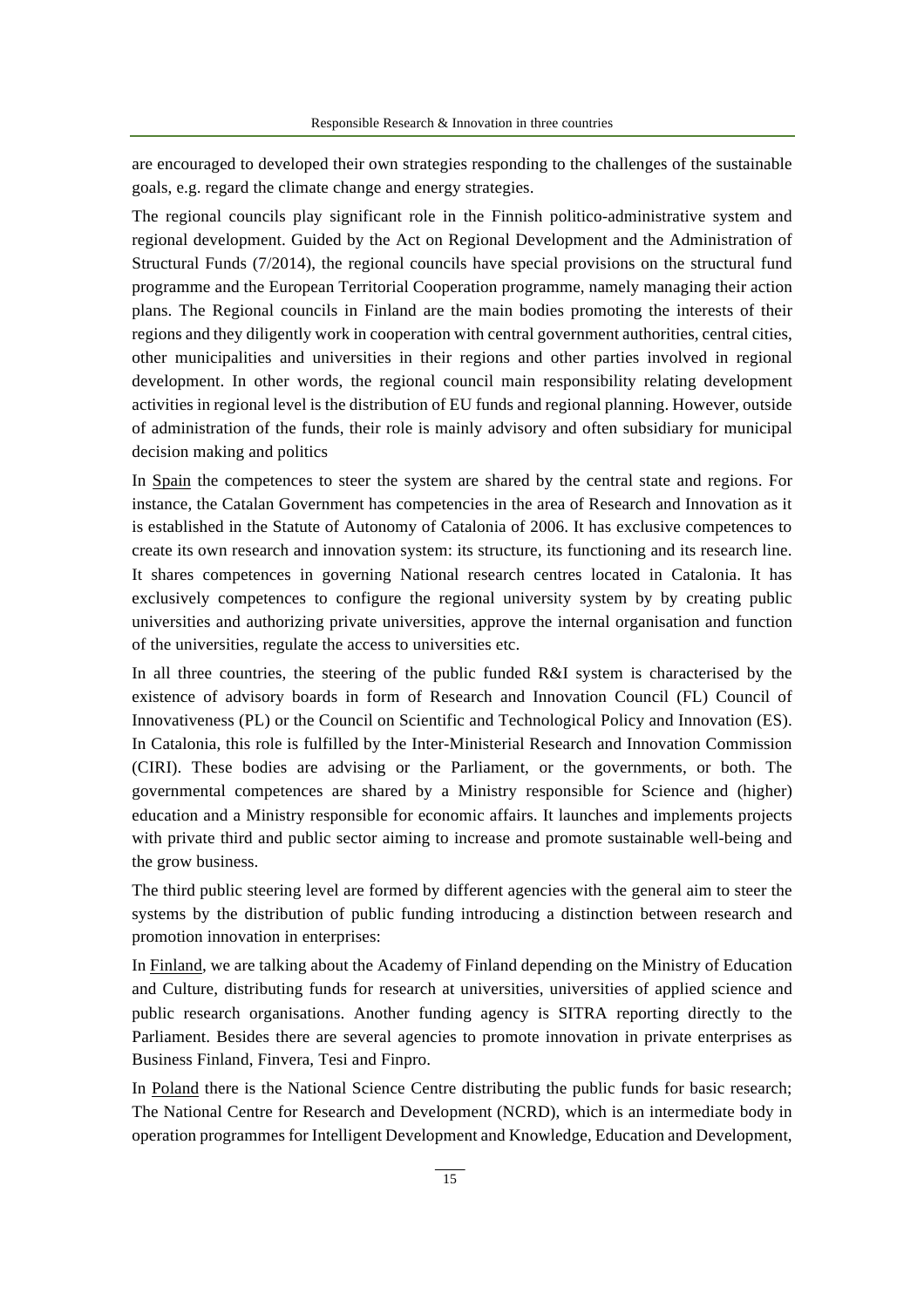and Polish Agency for Enterprise Development to promote innovation and research in small and medium enterprises. These funds are distributed on a central level. Additionally, every Polish region, so called voivodship has an additional funding program called Regional Operational Program. Most of the regions established a dedicated office like Regional Development Foundation (Fundacja Rozwoju Regionalnego), however, they do not have a unified strategy.

In Spain, there is the National Research Agency responsible for the competitive allocation of public resources in the field of scientific and technical research, to control the use of the resources and their impact. A similar role plays in Catalonia the Agency for Management of University and Research Grants (AGAUR). To promote the technological development and innovation of Spanish companies, there is the Centre for Industrial Technological Development. Additionally, with a minor funding role, there is the Spanish Foundation for Science and Technology to drive forward science, technology and innovation, promote their integration and proximity to Society and respond to the needs of the Spanish Technology and Business System.

Regard to the public part of the R&D, naturally the HEIs are essential part of the R&D systems. However, the higher education systems are very different:

In Finland, there exist two types of universities: the full universities and the polytechnics. Both are public. Meanwhile the universities are state ones, the polytechnics are governed by the municipalities. Finland has 14 universities and twenty-three polytechnics.

The Spanish higher education is formed only by universities, but marked by the distinction between public and private universities, partly owned by the catholic church. In 2017, there have been a total 82 universities in Spain, 50 of them are public and 32 private universities. 7 of the public and 5 of the private universities are located in Catalonia. Mainly the public universities are carrying out research. The private universities are more focused on education except in some specific fields as economics and business science or some private universities specialised in knowledge fields as chemistry or Information and Communication Technology. But within the public universities, there is a high diversity of internal organisational arrangements with university schools, business schools, research centres, own foundations etc. with different degree of autonomy in organisational management and different degree of cooperation with other private or public entities.

The Polish higher education system is considerably more heterogeneous compared to both other countries. There are approx. 457 Higher Education Institutions (HEIs) in Poland, including 131 public institutions and 326 private ones. There are 24 cities in Poland having between one and nine HEIs while the leading cities are Warsaw, Krakow, Poznan, and Wroclaw. There are approx. 1,5 million students in total, of which around 24.4% attend private HEIs. Since the 2006/07 academic year, the number of students has been steadily decreasing, while the number of students is decreasing faster at non-public HEIs.

In Poland there are 45 HEIs considered as universities. Since 2018 the Polish word for 'university': *uniwersytet* has been reserved for the name of a HEI having the scientific category A +, A or B + in at least 6 scientific or artistic disciplines, covering at least 3 fields of science or art.

There are 43 public universities in Poland supervised by the relevant Ministries: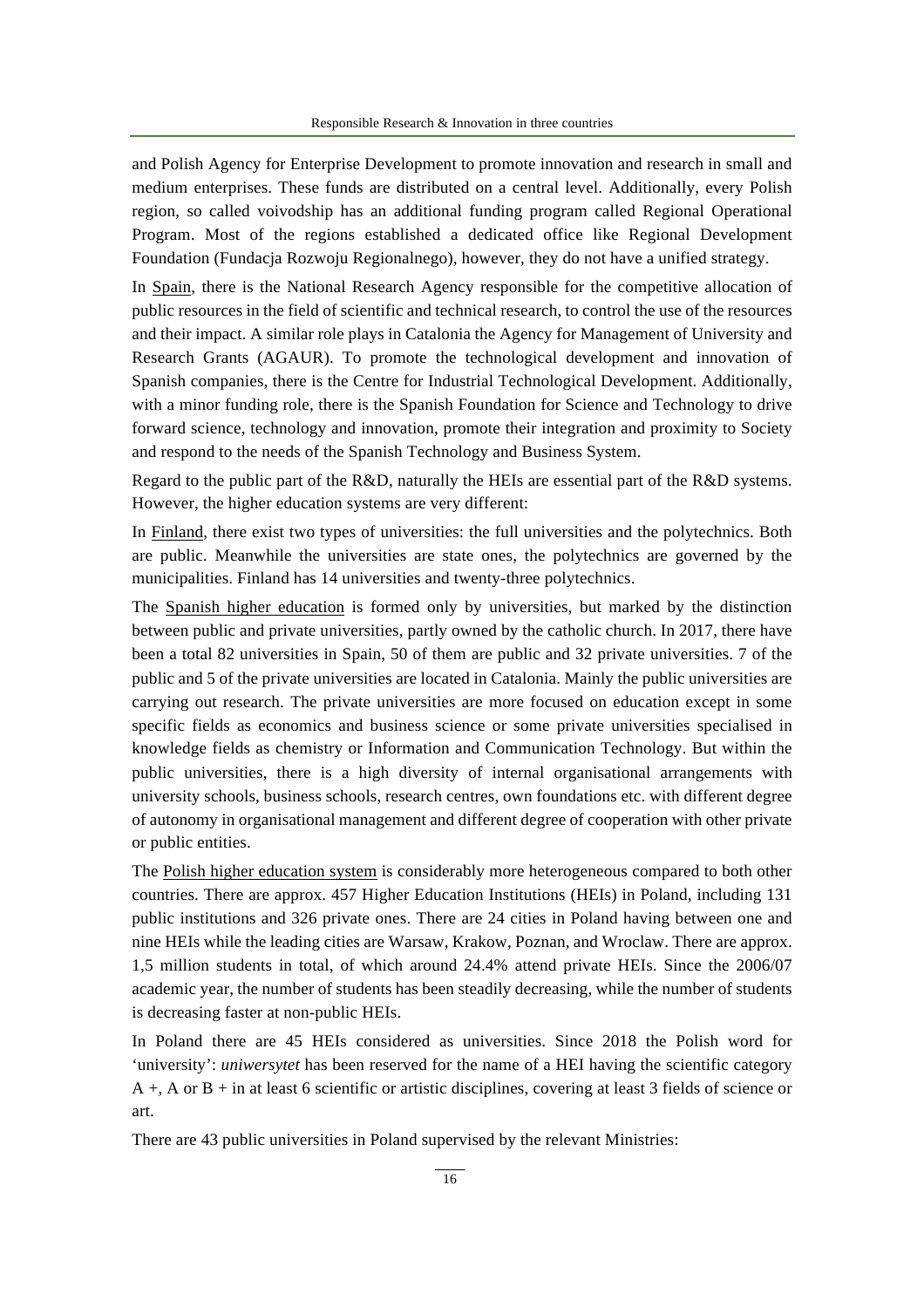- 18 general universities
- 2 universities classified as art colleges
- 4 universities classified as economic universities
- 9 medical universities
- 3 universities classified as pedagogical universities
- 5 universities classified as agricultural universities
- 2 universities classified as technical universities.

There are also two non-public universities: John Paul II Catholic University of Lublin and SWPS University of Social Sciences and Humanities.

Regard the Autonomy of universities, Karranand & Mallinson (2017) measured it in five dimensions: (1) academic freedom in legislation; (2) institutional autonomy in legislation; (3) self-governance in legislation, (4) job security and (5) autonomy in constitution & International Agreements, For each dimension a series of questions were elaborated and used in European wide survey, to which 5,300 persons responses, 500 from the UK, Based on the answers, for each dimension a composite indicator were calculated, as well as an total composite indicators.

| Table 6 |                                                                   |                                          |                      |            |                 |                           |  |  |  |
|---------|-------------------------------------------------------------------|------------------------------------------|----------------------|------------|-----------------|---------------------------|--|--|--|
|         | <b>Karranand &amp; Mallinson's University Autonomy Indicators</b> |                                          |                      |            |                 |                           |  |  |  |
| Nation  | <b>Total</b>                                                      | Academic                                 | <b>Institutional</b> | Self-      | Job             | <b>Constitution &amp;</b> |  |  |  |
|         |                                                                   | Freedom                                  | <b>Autonomy</b>      | Governance | <b>Security</b> | <b>International</b>      |  |  |  |
|         |                                                                   |                                          |                      |            |                 | <b>Agreements</b>         |  |  |  |
| Spain   | 66,5                                                              | 15,0                                     | 8,5                  | 12,0       | 11,0            | 20,0                      |  |  |  |
| Finland | 55,0                                                              | 15,0                                     | 15,0                 | 3,0        | 3,0             | 19,0                      |  |  |  |
| Poland  | 54,5                                                              | 10,0                                     | 9,5                  | 12,5       | 5,0             | 17,5                      |  |  |  |
| Mean    | 52,8                                                              | 11,9                                     | 9,3                  | 8,6        | 7,3             | 15,6                      |  |  |  |
|         |                                                                   | Source: Karranand & Mallinson (2017: 28) |                      |            |                 |                           |  |  |  |

Following the survey, the Spanish universities are the second most autonomous EU-universities only behind Croatia. Finland and Poland are in the middle field. It is remarkable that the Spanish and Finland universities are high ranked regard to academic freedom, but the Polish universities are below the EU-28 mean. On the contrary Spanish universities are low performers regard the institutional autonomy being below the EU-28 average, meanwhile Finland is the frontrunner in this dimension achieving the highest score. Poland is in the middle field slightly above the average. Regard the Self-governance, the Polish and Spanish universities are above the EU-28 average, meanwhile the Finnish universities are clearly below. In the dimension of job security, the Spanish universities are in the group of countries offering mayor job security, meanwhile the Polish and Finnish universities are clearly below the average. At least the universities of the three countries have a high degree of autonomy in the dimension of constitution and international agreements.

The European University Association (Bennetot Pruvot. & Estermann 2017) carried out at the same time as the aforementioned study an own survey on University autonomy creating an online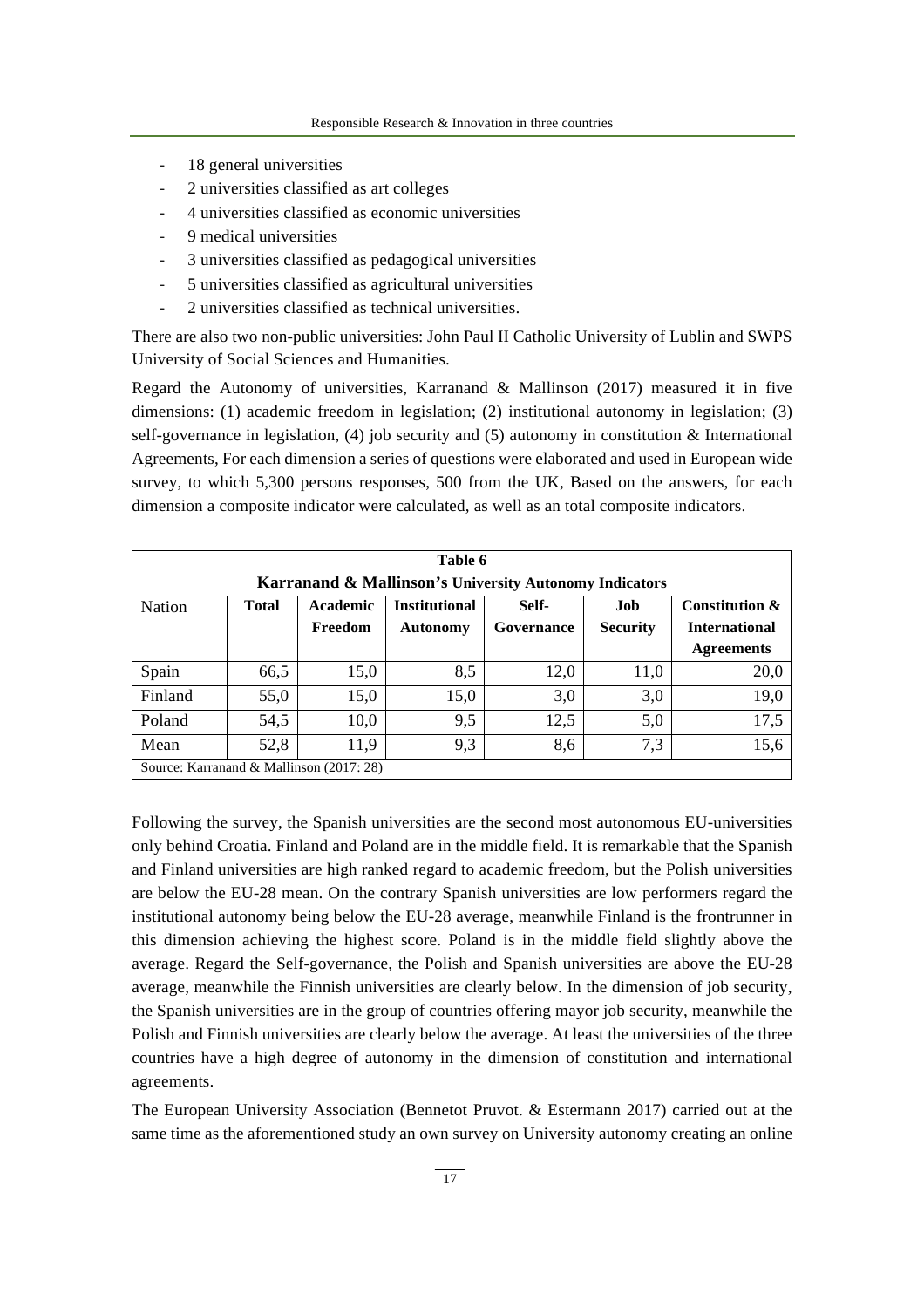to consult the results concerning the year 2016. This survey measured the university in the organisational, financial, staffing and academic autonomy. Four each dimension four clusters were established based on the following classification: High (81% to 100%), Medium high (61% - 80%); Medium low (41% to 60%) and low (0% -40%).

| Table7                                                                                                     |                |           |                 |          |  |  |  |
|------------------------------------------------------------------------------------------------------------|----------------|-----------|-----------------|----------|--|--|--|
| <b>EUA University Autonomy indicators</b>                                                                  |                |           |                 |          |  |  |  |
| Nation                                                                                                     | Organizational | Financial | <b>Staffing</b> | Academic |  |  |  |
| Spain                                                                                                      | 55%            | 55%       | 48              | 58       |  |  |  |
| Finland                                                                                                    | 93%            | 67%       | 92%             | 90%      |  |  |  |
| Poland                                                                                                     | 67%            | 54%       | 84%             | 68%      |  |  |  |
| Source: European University Association: The University Autonomy Too [https://www.university-autonomy.eu/] |                |           |                 |          |  |  |  |

The results are very different to the previously presented study as the first one takes a point of reference the academic freedom, meanwhile in the survey of the EUA the core question is the institutional autonomy to governance their own affair. In the EUA survey, The Finnish universities have in three of the four dimension a high autonomy and the in fourth dimension of financial autonomy they have a medium high autonomy. The Polish universities are in the field of medium high scored autonomy, except in the financial autonomy dimension, where their autonomy is medium low scored. Al least, the Spanish universities have following this survey in all dimensions a medium low autonomy.

Another essential part of the public part of the European R&D systems are the public research centres: In Finland, within the universities, several governmental research institutions promote research and innovation. The research institutions include the Technical Research Centre (VTT), which becomes the largest applied science research organisation developing new technical solutions and applied technologies to improve company's competitiveness; the Natural Resources Institute (LUKE), the National Institute for Health and Welfare (THL) and the Government Institute for Economic Research (VATT).

In Poland, currently, there exist 111 research institutes, subordinated to 16 ministries. In 2019, 38 of these institutes were integrated in the umbrella organisation Łukasiewicz Research Network to reduce the fragmentation of the public R&D system and as a reaction to the low performance of the public research centres and to increase the public private cooperation. The Polish Academy of Science is another relevant actor in the system. The PAN is a state-owned scientific institution aimed at the development, promotion, integration and dissemination of science in the society, as well as contributing to the development of education and enriching national culture. The Academy realizes its goals within the framework of scientific corporations and through a network of scientific institutes. It is formed by elected national and international members limited to a maximum of 350 persons. These members form the Generally Assembly. Another actor is the Polish Academy of Arts and Sciences, going back to the Polish Academy of Learning funded in 1872 with the aim of cultivating national science and culture. As an institution of public utility, it remains under the protectorate of the President of the Republic of Poland.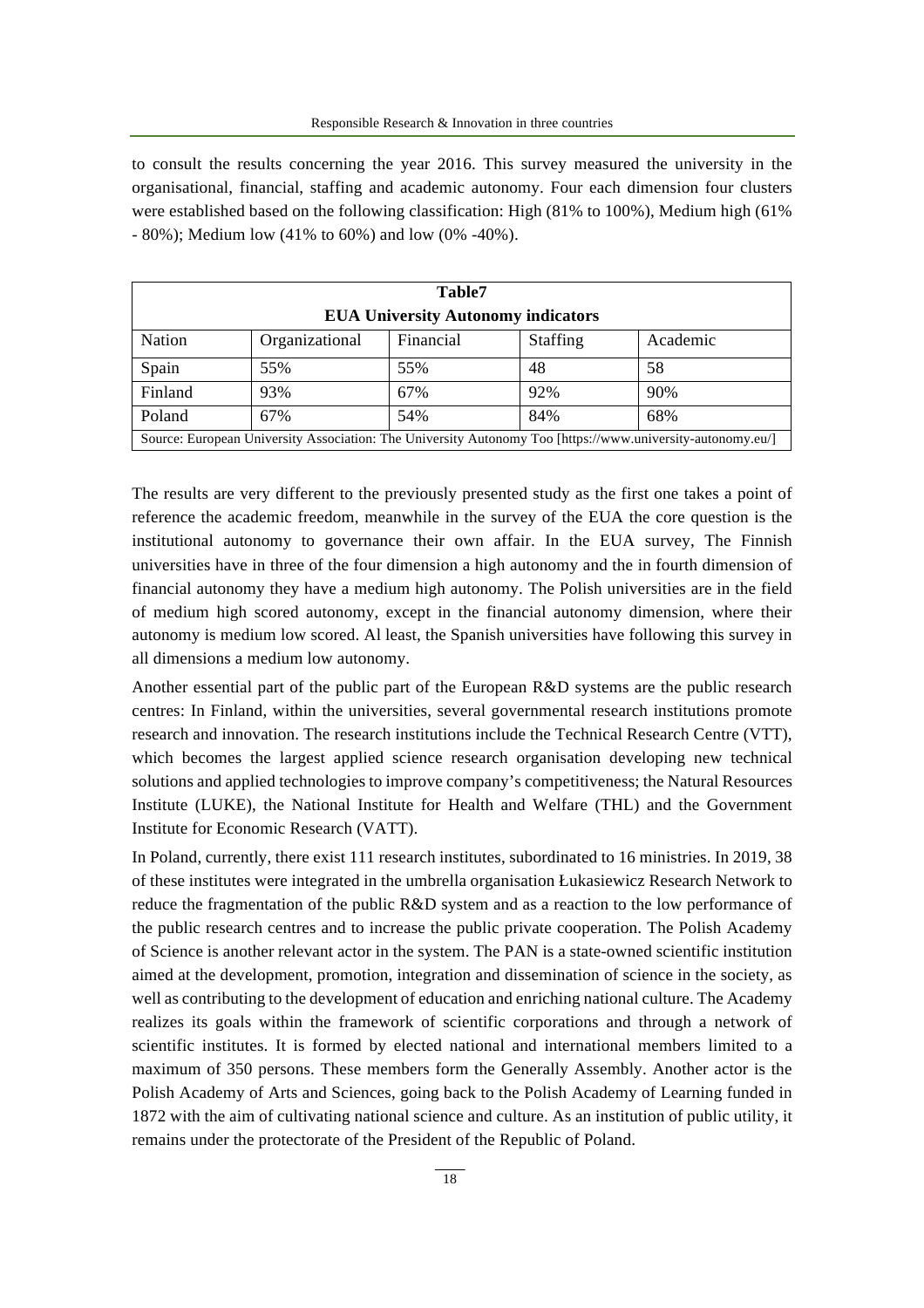In Spain, the following 8 Public research entities form part of the core of the Spanish R&I system: the National Research Council (CSIC), the National Centre for Energy, Environment and Technological Research (CIEMAT), the Spanish Geological and Mining Institute (IGME), the National Institute for Aerospace Technology (INTA), the Spanish Institute of Oceanography (IEO), the National Institute of Agrarian and Agro-Food Technology (INIA), the National Health Institute Carlos III (ISCIII), and the Astrophysics Institute of Canarias (IAC). These bodies execute directly activities of scientific and technological research, of technological services and any other complementary activities. Besides there are so-called singular scientific and technical infrastructures (ICTS). These are unique large installations, resources, facilities and services, in the knowledge field of Astronomy and Astrophysics; Ocean, Life, and Earth Sciences; Health Sciences and Biotechnology; Information and Communications Technology; Energy; Engineering; Materials, and Social Sciences and Humanities. They are dedicated to cutting edge and high quality research and technological development, as well as to promote exchange, transmission and preservation of knowledge, technology transfer and innovation.

In Catalonia, the strategy of the regional government is more oriented to promote research and technology centres through organisations under private law but with a strong public funding. This is the case of Eurecat, an umbrella organisation, which was set up at the end of 2013 as a private foundation, and managed actually 11 technology centres, distributed over the whole Catalan territory. Another example is IRTA, a private foundation attached to the Department of Agriculture, Livestock, Fisheries and Food, with research centres distributed throughout Catalonia. A third example is CERCA, which is an organisation of the Catalan Government to supervise, support and facilitate the activities of the research centres<sup>4</sup> integrated in its network. It was set up in 2010 as a foundation and integrates 41 research centres from very different knowledge fields, following its own activity report 2018.

Besides the mentioned actors in the national R&I systems, there are a wide range of other entities acting in the systems as private enterprises, technology centres, technology parks, technology platforms, non-profit associations etc.

#### *3.2. Energy Innovation systems*

For the achievement of the sustainable goals established in the 'European Green Deal' the energy sector is crucial. For the transition to a decarbonised economy based on renewable energy, beneficial for the consumers and avoiding energy poverty requires efforts in social and technological innovation. In so far, research and innovation is one fundamental pillar of this transition.

This is in the line with the historical relevance of the energy sector for the national states as the energy provision is essential resources for the economic system. In spite of its focus on market

<sup>&</sup>lt;sup>4</sup> These research centres are non profit organisations with own juridical personality. A condition to form part of the network is that the centres has been created the Catalan Government or that the Catalan Government is represented in the government board of the centres together with one or more Catalan universities, with other public entities or, in some cases, enterprises or foundations created by enterprises.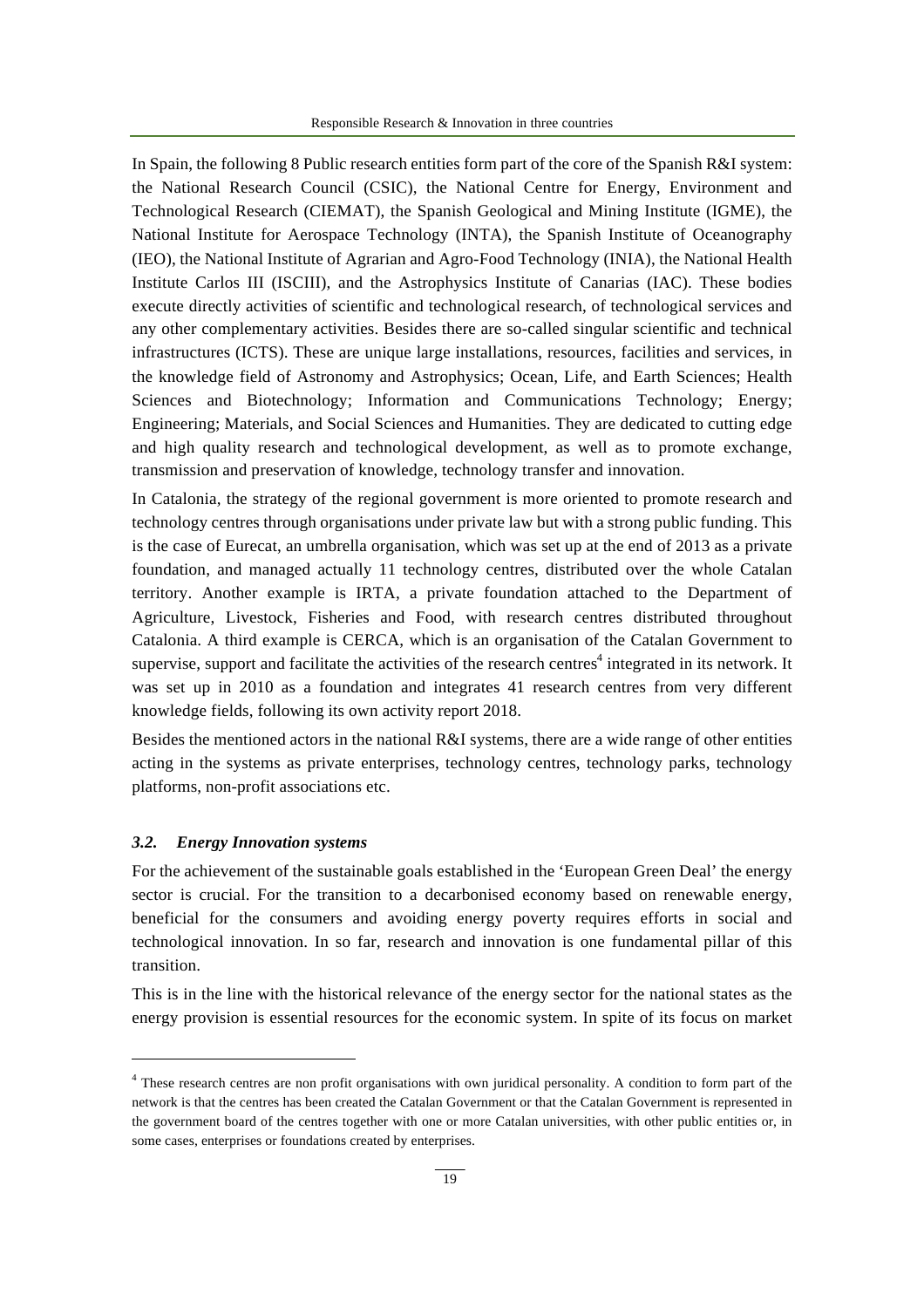regulation of the energy sector, the Commission recognised that "*government intervention may sometimes be necessary to ensure that consumers in all EU countries have access to clean, sustainable and secure energy*" (see EC-DG Energy 2014).

The national energy system is an example of very relevant role of the state, as it is reflected by the National Research Centres especially in the field of nuclear energy as, for instance, in Poland the National Center for Nuclear Research in Świerk, Spain the CIEMAT (Centro de Investigaciones Energéticas, Medioambientales y Tecnológicas – Centre for Energy, Environmental and Technological Research), the National Centre for Renewable Energies (CENER) and the Maritime Aggregated Research Hydraulic Infrastructures (MARHIS) and in Finland - the VTT— Technical Research Centre of Finland.

Besides there are other relevant public research centres as in Spain a series of technology centres located in the regions as for instance in Catalonia the Catalonia Institute for Energy Research (IREC), in Poland the Centre of Energetics AGH at the Technical university in Kraków and in Finland, the capability center called Smart Energy Systems Competence Center (SENECC), a joint initiative of the Tampere University and VTT, and the Vaasa Energy Institute to mention few as examples**.**

The other relevant actors are the companies acting in the national sector. In Spain, one company Red Eléctrica de España, with a 20% participation of the state; owns almost all of the Spanish high voltage electricity transmission grid. Besides, there several main electricity operators in Spain as Endesa, Iberdrola, Naturgy, EDP Spain, and Viesgo. Additionally, there are emerging some other smaller operators, some of them advocating for renewable energies, proposing now business models in the field e.g. consumer's cooperation. In Finland, there are approximately 75 energy retailers and also a number of consumers who produce electricity on a small-scale and provide it to the market. The energy supply is diversified, and it is provided by regional energy companies that both produce and distribute electricity and are mainly owned by cities and municipalities.

In Poland, the result of ongoing consolidation processes of capital groups in the energy sector is a high degree of concentration. The largest power producing companies in Poland are (as of 2018):

- 43% of electricity production: PGE Polish Energy Group, a public power company, largely controlled by the Polish State Treasury. After the acquisition of the energy companies of the EDF group, this group also became a leader on the sales market to end users.
- 17% of electricity production: Enea SA, a Polish power industry company producing electric power and heat.
- 10% of electricity production: TAURON Polish Energy, an energy holding founded by the Polish Ministry of State Treasury.

In total, these three companies own almost 2/3 of installed capacity and are responsible for about 70% of electricity production in the country. The ten largest companies are responsible for the production of 87% of electricity in the country. Poland still relies on the fossil fuels (mostly coal) for generating around 83% of its electricity. The share of energy from renewable sources was around 15% in 2019, with a limited number of prosumers.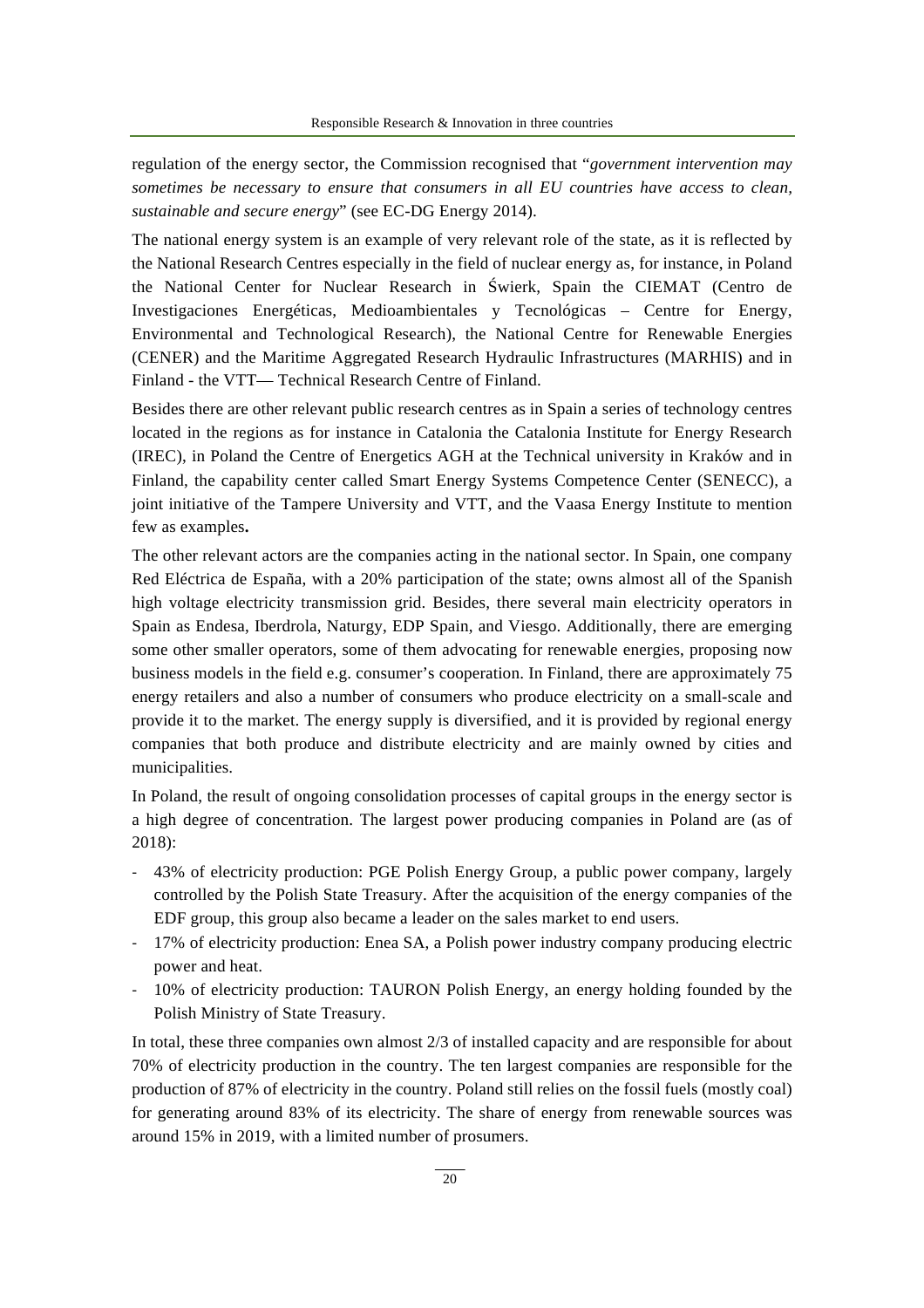Other actors are the association of enterprises and think tanks as in Spain FUNSEAM or in Poland, the Institute for Renewable Energy, WiseEuropa Institute and Instrat, and in Finland the Finnish Energy (ET) and the EL-TRAN Consortium to mention few as examples.

#### *3.3. Economy Innovation systems*

Economy does not appear frequently in the debate about innovation systems, but "*particularly in*  banking organizations are processes for innovation applied to adaptation, since the financial *products and processes require the applicability as the basis for the possibility of generating economic value*" (Casparri et al. 2015: 197). Another relevant area of economic innovation is the digital economy as a current example of service innovation in general, restructuring service processes and creating new markets. These are only few examples of innovation in economic.

Sketching the research and innovation structure in the knowledge field of economy is highly complex, in spite of that its location in the world of higher education is clearly identified at the Faculties of Economic and Business or similar. The complexity is due, first, that economics as most of the social sciences is a very broad field with many subsections. Second, economics has expanded it field of analysis practically to all fields of society. Third, there are acting a series of large, medium and small consultancy or private research centres offering services to enterprises and public authorities. Fourth, economists are very active creating and dismantling research institutes, centres and consultancy in and outside the university.

In all countries, a wide range of economic research groups and centres at universities or linked to universities could be identified. Besides there must be mentioned other public research centres, for instance in Spain the centres integrated in the Spanish Council for Scientific Research CSIC or in Poland the public think-tank the Polish Economic Institute. Besides there are a wide range of private research centres or think tanks, with different degrees of independency of economic actors as enterprises or banks. Another relevant actor as the research centres of financial institutions as in Spain the BBVA, the Caixabank.

There are also a wide range and highly diverse number of private consultancy. There are the big consultancies as PwC, Deloitte, ECORYS; but also medium and small consultancy. They provide services for public and private clients in a broad field of action, as pension system, evolution of the housing market, regional and local development, labour market analysis, education and training policies etc.

At least, the wide range of social actors in the field as entrepreneur associations, chamber of commerce, trade unions among others must be mentioned

# **4. What means Responsible Research and Innovation**

Studies about configuration of innovation systems, coining terms as quadruple and quintuple helix systems, indicate a growing plurality of actors intervening in the different stage of the innovations processes and the diversification of the institutional contexts. This impacts the governance of the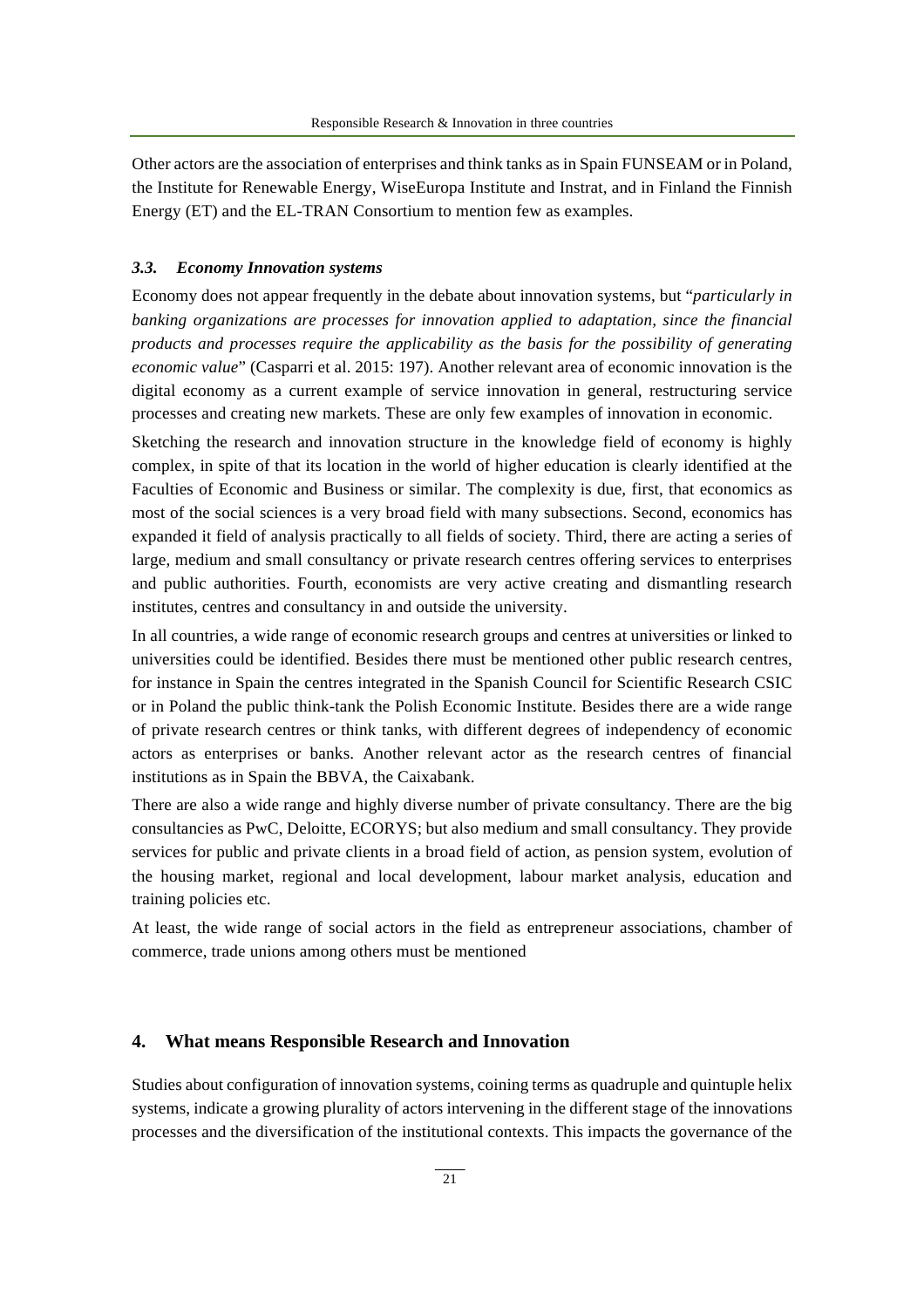innovation systems. This produced from hierarchical governance mechanism towards steering and regulation mechanisms. This could be observed in higher education system, where is a trend to give higher education institution more autonomy of institutional management and steer the system through financing mechanisms, e.g. increasing the share of competitive financing and the introduction of accountability mechanisms.

A similar process is observable in the innovation systems. The self-management of research funds is increased through public-private partnerships (e.g. technology platforms and joint technology initiatives), formally independent agencies are created to guide the process, e.g. through the the distribution of funds or the creation of knowledge communities with companies, research centres and public authorities.

But given the discontinuity of scientific-technological processes and their long duration, it seems more difficult to create an accountability system that goes beyond bibliometric indicators or patents. In this context the development of the concept of responsible research and innovation must placed that focuses on the quality of the processes themselves by defining six dimensions to increase the social impact:

- Public participation (Inclusiveness) not only of companies, but of society in general through civil society organizations. In other words, it is a matter of further enhancing the opening up the whole process to society at large.
- Gender equality takes up a basic principle of modern European society, namely gender equality, which has prevailed over the past 50 years. It is a question of integrating this principle not only with regard to the research team, but also in its contents.
- Scientific education, includes the principle of distributing scientific-technological knowledge as widely as possible in society by transmitting curiosity and scientific-technological knowledge to young people and other age cohorts.
- Open access to scientific and technological knowledge pursues the same objectives as the previous point and aims to contribute to greater transparency in the processes of knowledge production.
- Ethics is probably the central theme of the concept, which itself derives from changes in the system or from the basic principles of the science-technology system. It is a question of defining the cardinal points that should guide the European science and technology complex. The definition of ethical references for research is the central point for defining responsibility.
- The last point governance refers to strategies how the innovation systems should incorporate at the system level and at the level of each of the institutional actors. the parameters defined above The aim is to make these parameters the standard for research and innovation processes.

According to Owen et al. (2012) this concept has its origins in earlier work in the Netherlands, the UK and the US in the areas of technology assessment [Rip et al. 1995; Schott & Rip 1996; Guston & Sarewitz 2002], anticipatory governance [Karinen & Guston 2010], socio-technical integration, governance from within (midstream modulation) [Fisher et al. 2006; Fisher 2007; Schuurbiers & Fisher 2009; McGregor y Wetmore 2009], public participation and stakeholder participation [Stirling 2005; Wilsdon et al. 2005; Sykes & Macnaghten 2013].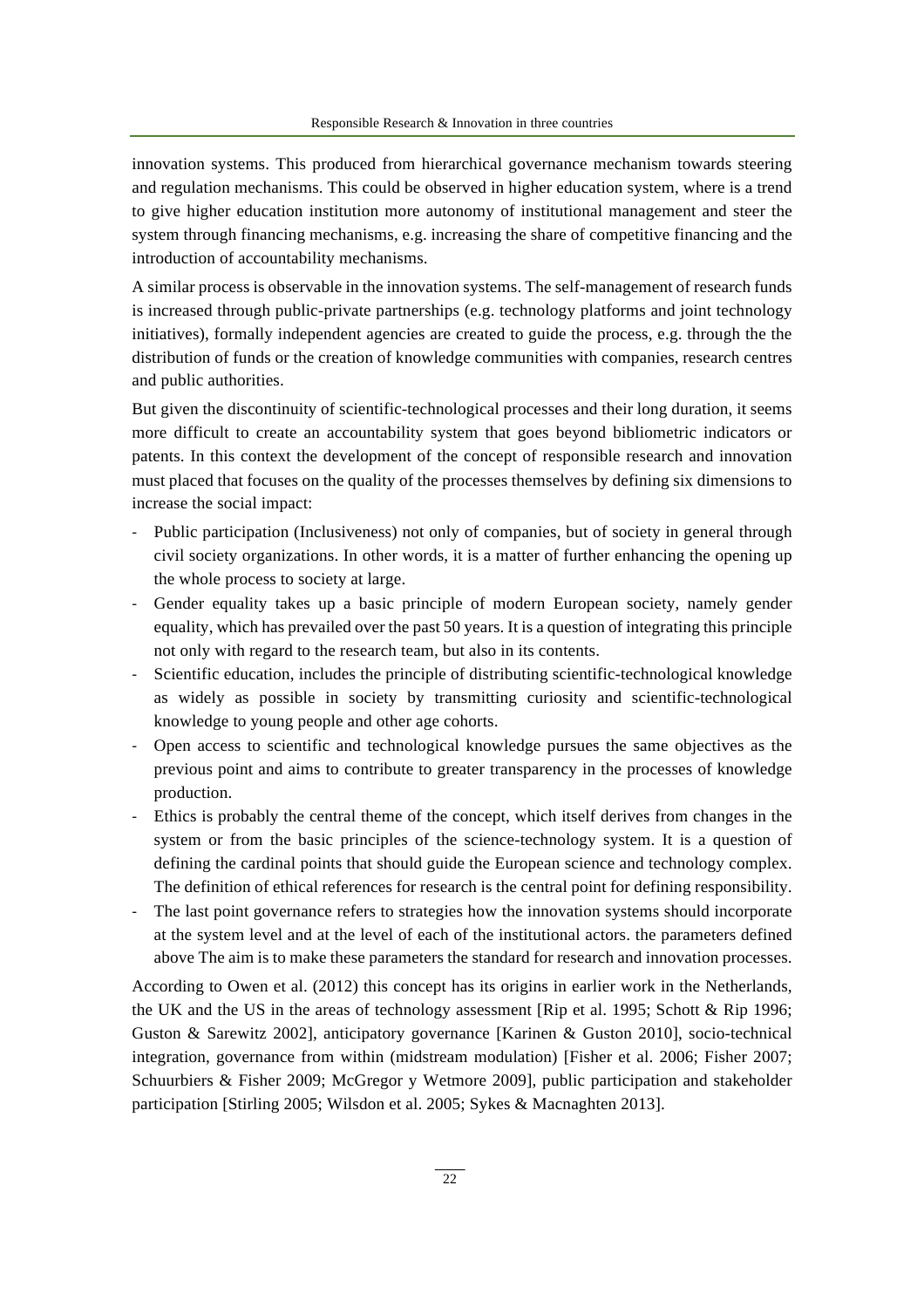The Commission expressed, in several documents, that RRI is a governance mean of research and innovation processes to respond to the major challenges facing the European Union. In this sense, the concept is born of uncertainty as to whether the efforts made in previous decades really provide solutions to these major challenges. It also responds to the Commission's wish that scientific research should lead to marketable or applicable technological products.

In this sense, the concept expresses a targeted idea of the research processes that must end in marketable innovations to solve the great challenges of modern society. The concept reinforces the idea, already presented in concepts such as the triple helix and the mode 2 of knowledge production, of overcoming the division between science, regulated through public funding, and technology, governed by the economic interests of companies to obtain marketable products and services. Emphasizing the commercialization of innovations prioritizes technological development from the beginning of knowledge production, i.e. scientific research. However, in the last years, a trend can be observed to substituted the idea of marketability for the idea that RRI is a mean to increase the capacity to achieve the sustainable development goals as they defined e.g. in the actual Green deal of the European Union.

#### *4.1. RRI as concept and its alternatives*

One common feature of the mapping of RRI in the three countries showed that it is practically unknown by the researchers in the field of economy and energy. This is consistent with findings of the Performe-project done in the nano-technology sector: "*In general, few scientists in the PERFORME interviews devoted much energy to living up to RRI. Many interviewees' stories showed that they largely dismissed RRI requirements because they had difficulty identifying any specific social concerns related to their research*." (Åm 2019:171)

Similar, at the institutional level it is also not used as guiding vision for institutional research policies, except by higher education institutes (HEIs) and research organisation which are involved in RRI projects at European or national level. However, as the example of the Tampere Region in Finland, but also in Spain (Catalonia) and Poland, that the United Nations concept of Sustainable Development Goals is actually a most prominent guiding vision. This concept as others is based in some degree on the same principles as the RRI concept.

Another concept, which is used by institution is the the 'European Charter for Researchers and The Code of Conduct for the Recruitment of Researchers'. The adequate application of the 40 principles of the Charter and Code is recognised by the European Commission through the 'HR Excellence in Research Award'. The Charter and code of conduct includes three of the core elements of RRI as public engagement including science education, gender and ethics.

In conclusion, we observe through the interviews that the concept of RRI has only a limited application in the R&I systems, in the universities and in the behaviour of the academics. An interpretation line could be that the universities are '*incomplete* organisations', in which the hierarchical decision structure is less relevant compared to enterprises or public administration. This is also the fact in higher education systems, in which the university governance is more business oriented as in the UK, the Netherlands, Austria and also Finland.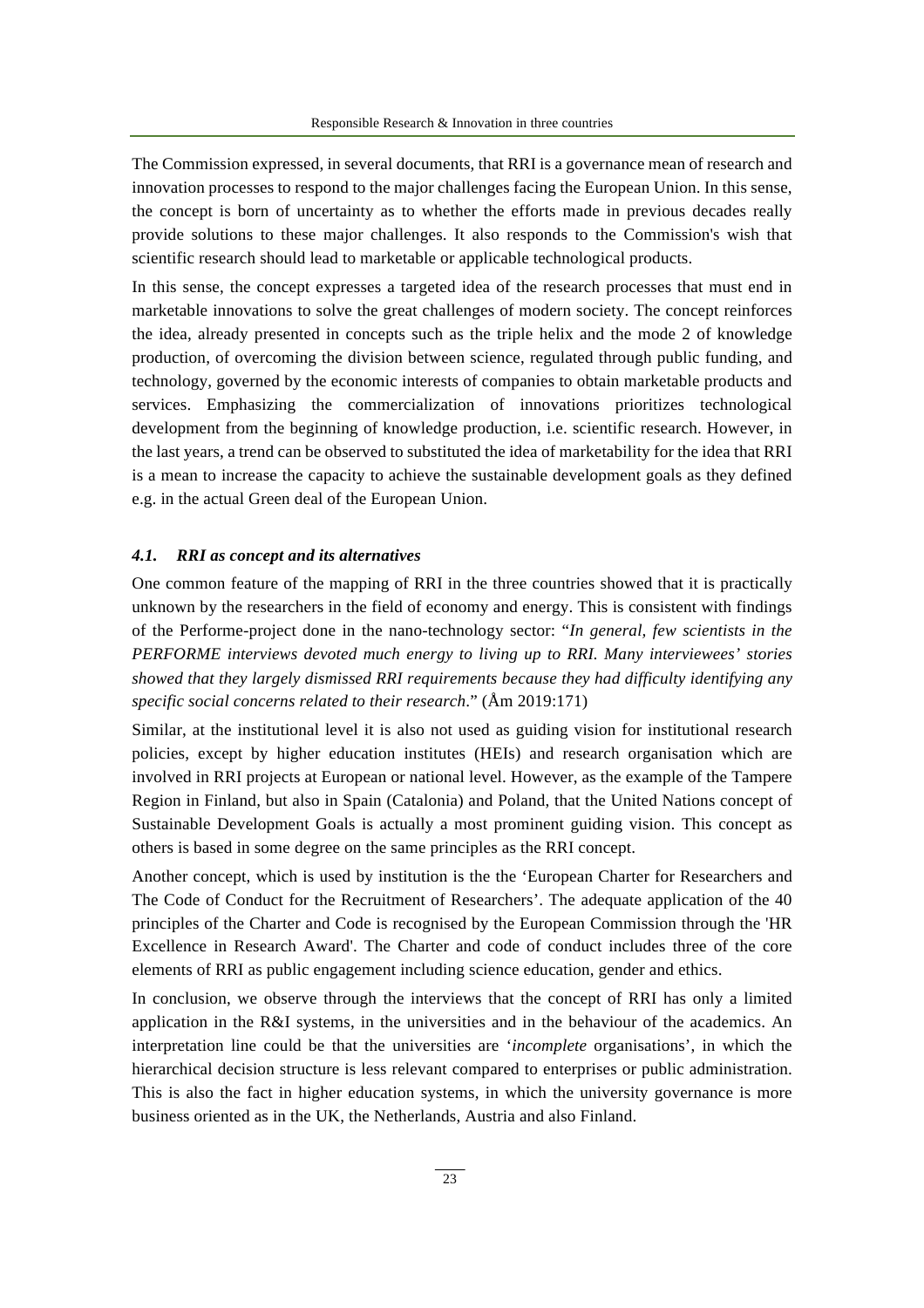But this does not imply that the different RRI elements does not play any role in the R&I systems, institutions and in the research and innovation processes. On the contrary, the different elements are increasingly relevant but in different degrees depending on the socio-cultural and political background of the R&I systems.

From the national reports, we conclude that in all three countries the topic of public engagement is a priority. This is in the line with the strategies to implement not only a triple helix, but a quadruple helix structure. It is also in line with the European and national policies to claim for social impact of research. The gender issue seems to have a different degree of priorities, but in the line of the European strategy to conceive it as a transversal issue, it has a relative high impact on research. Ethic is a more diffuse topic, which is often perceived as a mere formal obligation to accomplish regard the treaty of human beings and animals in research and the protection of personal data. In the knowledge fields covered by this project, the topic has less relevance as the research generally does not implies experiments with human beings or animals. Only the topic of personal data has some relevance, but only regard to research in which personal data is used. But this seems to be an exception in both areas. In the next chapter, we expose more in details the findings of the national report.

#### *4.2. RRI Dimension in practice*

In this section we expose how the three selected dimension: public engagement, gender equality and ethics are handled in the national/regional R&I system at the researchers' level. As point of reference, we will take in each dimension the definition developed by an EU-expert group in their report on RRI-indicators (Strand et al. 2015). There are several definitions in discussion not only about RRI as a concept but also about the different dimension. From our perspective, it is coherent to use definitions, which has been the base for the elaboration of the degree of implementation of RRI and its elements in practice.

#### *4.2.1 Public engagement or social responsibility of universities*

Public engagement: is "*a societal commitment to provide encouragement, opportunities and competences in order to empower citizens to participate in debates around R & I, with potential feedback and feed-forward for the scientific process. Deeper forms of engagement in science and technology, where citizens are peers in the knowledge production, assessment and governance processes, also deserve attention*." (*ibid* 21)

The national reports show different interpretations of the topic public engagement. Meanwhile, the Finnish report advocates for the interpretation of 'social compromise', the Spanish and Polish reports reflect more the interpretation of 'knowledge transfer' from research first to business and later to society. This second interpretation line is strongly linked to the obtainment of third party funding through cooperation with business and public administration by contractual research, but also to the strategy imposed by the EU to strengthening the University-Business cooperation in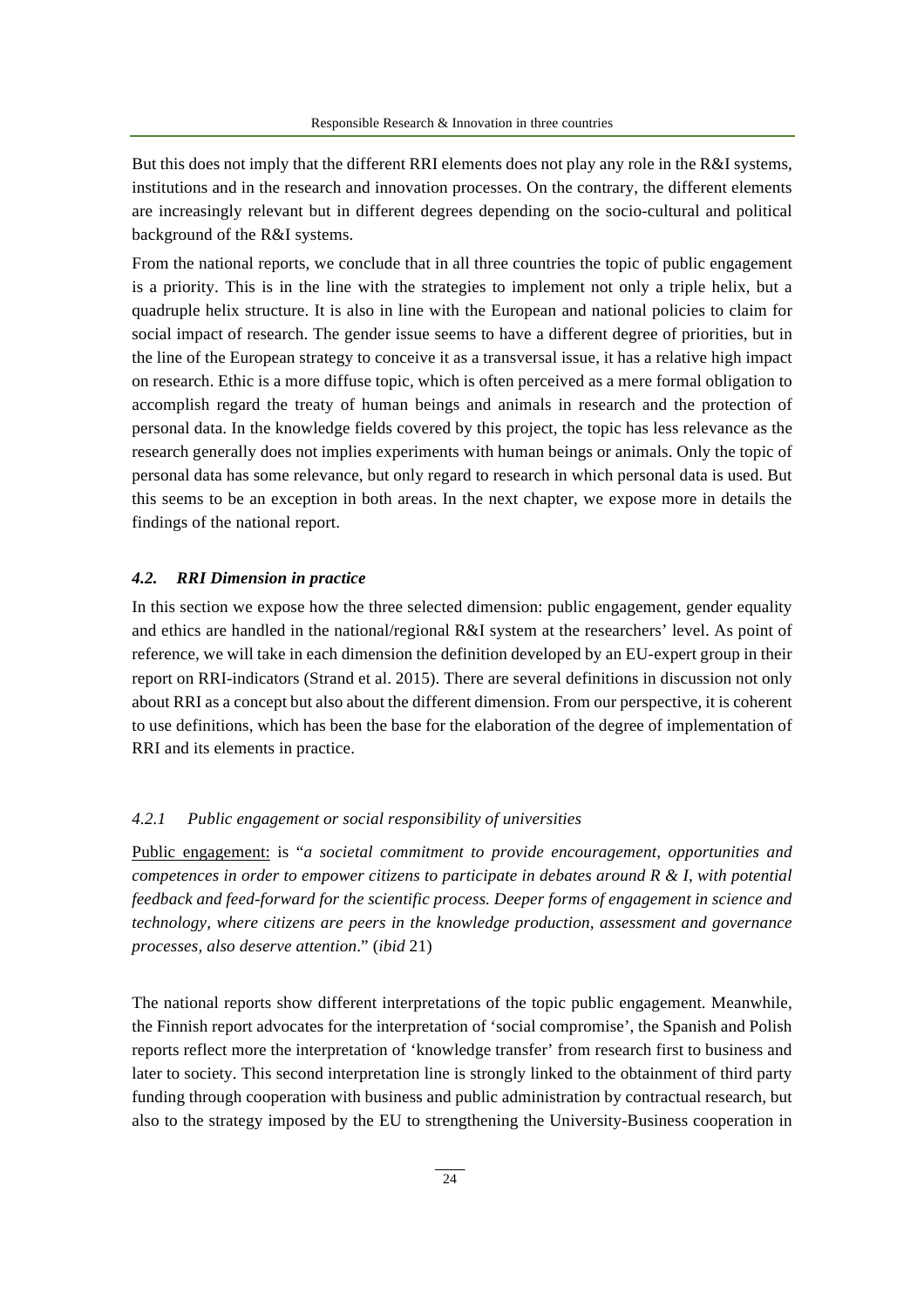public funded EU research projects e.g. Horizon 2020 but also RIS3 programmes. In this line, the Spanish interviewees tend to make a clear distinction between basic research and knowledge transfer funded outside the research programmes and/or in cooperation with non-academic entities as enterprises or public administration. This interpretation line includes also the aim to achieve a higher degree of commercialisation of the developed solutions for societal challenges. This is, for instance, the case of development of an energy-efficient and environmentally friendly economy.

This aspect of social responsibility is taken in the Finnish report as reference point for the public engagement of universities. For instance, in the energy sector the social responsibility means the sustainable energy solutions which include the perspective from micro and macro level. The environmental responsibility in the field of energy means the willingness to reach climate goals, such as carbon neutrality, by fostering energy efficiency and new energy production, but the most disturbing fact is that very often the solutions are only 'greenwashing'. This could be also observed in the area of economy, where the social responsibility is actually also compromised with sustainability goals. Economic responsibility is very much environmental responsibility and it should be remembered that in every project that there are always unintended and unexpected consequences which must be evaluated and considered broadly also from the environmental and time dimensional perspective.

However, all three reports provide examples of institutional cooperation between universities and society, e.g. local public authorities. In Tarragona, e.g. quadruple helix cooperation was the basis of its approved Excellence initiative: Campus of International Excellence Southern Catalonia (CEICS) or the actual initiative called Extended Campus. In Warsaw's Technical Universities runs several cooperation project, one is based on cooperation with local authorities to promote energy-efficient and environmentally friendly economy. There are also other project running within the H2020 programmes based on quadruple helix cooperation.

In so far, we observe that the universities and the interviewed academics interpreted the public engagement more in the sense of working together with non-academic entities, as intermediator of the societal participation. Public engagement in the sense of empowerment of the citizens considering them as "*peers in the knowledge production, assessment and governance processes"*  is less frequent. None of the examples provided by the three reports indicates substantial advances in the implication of citizens as active part of the research and innovation processes.

In a nutshell, in all three innovation systems, we observe the consolidation of triple helix configurations, which different degrees of cooperation among the three types of actors: university/ research centres; enterprises and public authorities. It seems that the Finnish system is based on a consolidated triple helix configuration, meanwhile the reports in Spain and Poland about the situation of the national innovation systems and performance put emphasis on the underperformance of the HEI-Business cooperation in the field of research.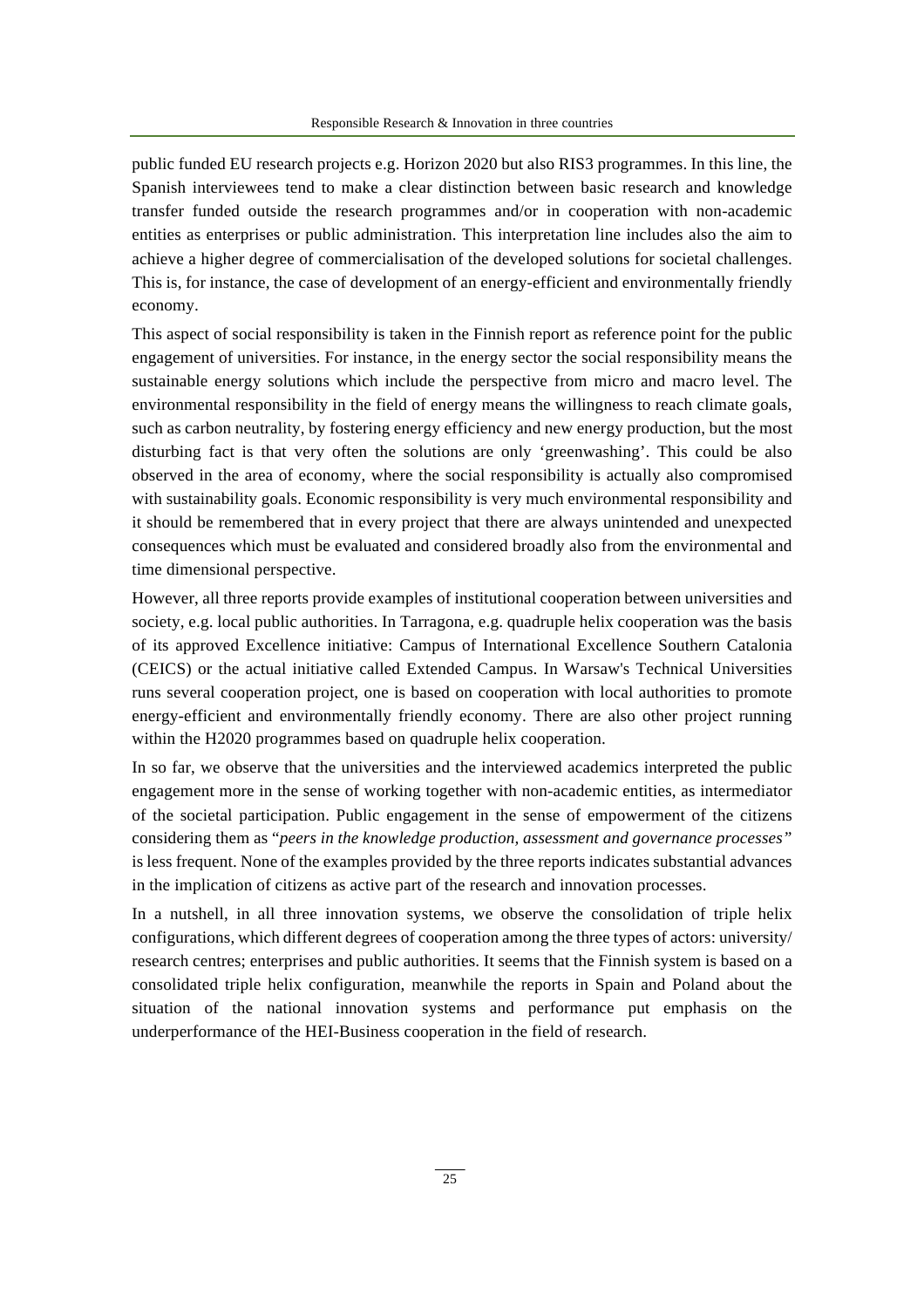#### *4.2.2 Gender*

Gender equality "*has two dimensions: promoting the equal participation of men and women in research activities (the human capital dimension); and the inclusion and integration of gender perspectives in R & I content*." (*ibid* 26)

The interviews indicate that the 'gender' is conceived in the line of the first dimension mainly as

- a) a matter of Staff management in the sense of equal access to work places and hierarchical position in university, research centres and groups, and of equal payment; and
- b) a matter of legislation assuring equal rights and treatment.

However, as the Finnish interviewees recognised, there are highly stereotypical professions in which different gender end up in Finnish society, which is general problem in Finland. Similar argued polish interviewees pointing out that involved in there is a larger, deeply rooted social problem in Poland regarding gender inequality, which imped that women are more involved in scientific work. They mentioned also the masculine environment in academia, which allows males to progress faster in the career. Interviewees highlighted that gender equality in staff policies is only one dimension, but there are also other things that provide diversity to the research and innovation actions, such as the way of thinking and the former background for instance in professional field. This vision is shared by the Polish academics, which expressed the opinion that at universities the problem of gender discrimination does not exist and that gender does not matter when assessing competences of researchers. But they share the opinion of deeply rooted social problem in Poland regarding gender inequality.

In Catalonia, this perspective is shared by many of the interviewed academics, but there is also the strong discourse - institutionalised in gender observatories and/or vice-rectorate of gender equality and expressed in strategic plans and report - that in academia exists a gender discrimination as in the society as a whole and strategic action must be taken to achieve equality.

But this vision on gender has no reflection on research itself, in the inclusion and integration of gender perspectives in R  $\&$  I contents. The interviewees in the three countries concede less relevance of the gender issue for guiding research. Only few researchers mentioned it as an issue to have in mind for research and innovation. This is the case of one economic researcher in the field of energy considering that gender is a highly relevant subject to take into account. Also for another Catalan economic research group gender is highly relevant as research perspective but now integrated in the broader perspective of social inclusion or exclusion.

In a nutshell, gender equality is perceived as a question of staff management. The problem to achieve gender equality here is considered a social problem of the masculinised environment in academia, and deeply rooted patterns of behaviour. In Finland and Poland, for different reason, the gender issue seems to be less relevant compared to Spain, where it is a main topic in the general public debate and in the debate of higher education policies. The inclusion of gender perspective in research contents is not a question of debate except the research which addressed specifically gender or in some areas of economics – as labour market research, on which the gender perspective is generalised in the analysis.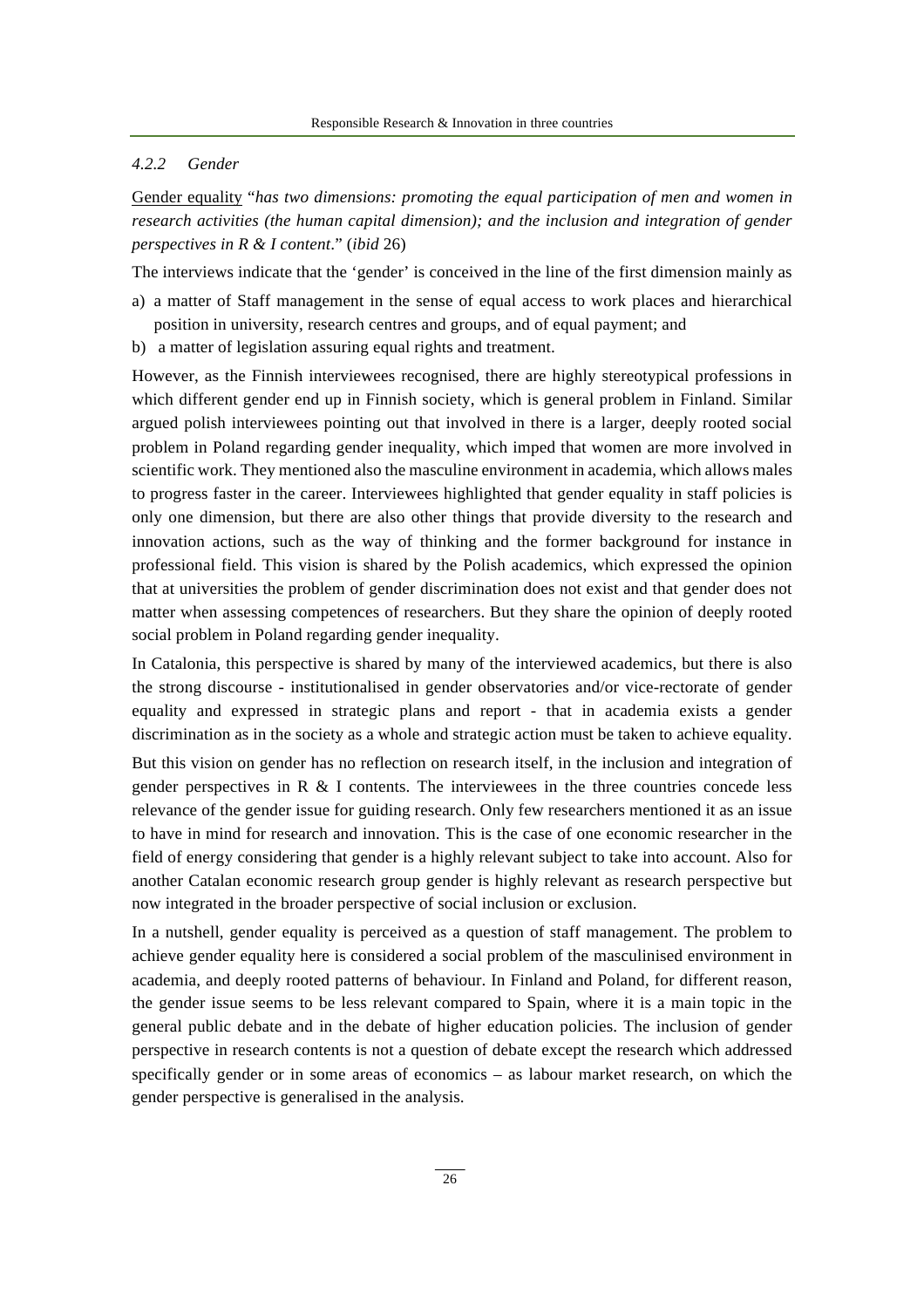#### *4.2.3 Ethics*

Ethics refers following the *EC (2012:3*) to shared European values. "*In order to adequately respond to societal challenges, research and innovation must respect fundamental rights and the highest ethical standards. Beyond the mandatory legal aspects, this aims to ensure increased societal relevance and acceptability of research and innovation outcomes. Ethics should not be perceived as a constraint to research and innovation, but rather as a way of ensuring high quality results*."

This general orientation of ethic of the interviewees in the three countries is more centred on the research and the new configuration of the innovation systems. The Polish report stated that in scientific research, "*ethics is a set of commonly accepted norms specifying: (1) what is and is not acceptable in research; (2) sensitivity to the ethical dimension of intended research. One should know what is needed to be discussed, even when ethical aspects are difficult and ambiguous*." In this sense, it is the traditional ethic of research and its code of behaviour. But the recent years have brought new ethical challenges, which are linked on one side to the change towards a quadruple helix system and the stronger competition within the research system, and on the other side, to social and technological development of artificial intelligence and the increasing digitization, issues of ecology and genetics.

Similar, the Finnish report state that the ethical responsibility means responsible behaviour when using funds collected by taxation. This also means that there should not be any conflict in interests. An example of ethical problem is that a political interest or a lust for power may be the prime motivator to act, which harms the co-operation. Ethical responsibilities involving intellectual property rights (IPR), General Data Protection Regulations (GDPR) or Procurement have clear legislation for these areas and therefore these seldom crate problems. In social dimension the ethical questions may be vaguer and therefore interviewees commented that they use dialogue when the ethical issues occur. To promote responsibility and to solve ethical dilemmas in research and innovation there is need to focus to the ability to co-operate with different actors in multi-dimensional way and to understand the necessity of scientifically diverse perspectives in innovation process.

Responsibility in research and innovation is value-based and therefore needs broad engagement with people affected and in large in society. Also, the problems in society are so challenging that the multi-dimensional co-operation is evident. Therefore, the broad engagement to the responsible research and innovation is necessary and perspectives are widening only from technological also to the societal. Nowadays in research and innovation there is almost in every project for instance a '360 degrees' or 'systemic' impact evaluation in advance. Ethics and trustworthiness are valued in research institutions and among researchers, which promote the willingness to underline the responsibility dimension in projects. The main risk promoting responsible research and innovation is that the research funding is short-term and may be at risk for political intervention.

The Spanish report focused more on the institutional level stating that having an ethic committee is standard for universities and having established code of conduct of good research. It calls the attention, that ethics as topic is more related to science areas with clinical research, experiments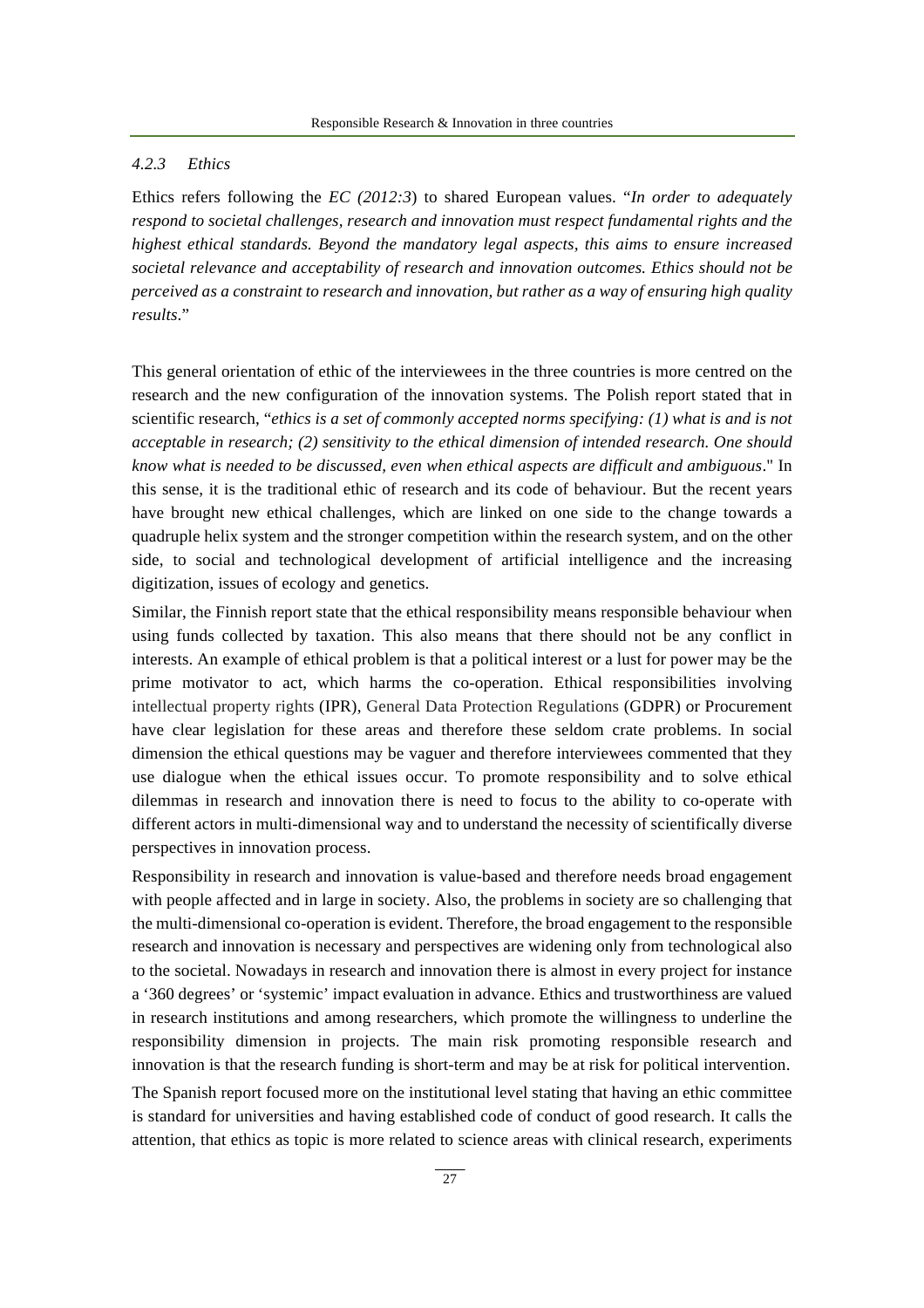with humans or animals. But in knowledge areas as energy and economics, ethics questions are less important except in the research which is using personal data as e.g. the project carried out with the insurance sector.

Some researcher argued also about the ethics in the area of big data, but not regard to the use of big data, where ethics norms are established, but in the generation of applications which could have serious ethical implications. In this direction points also the Polish report, when it cited an interviewee regard the application of innovations: "*The responsibility at the researcher's level is not the key. Because in fact innovation becomes unethical later, at the stage of implementation (...) At the level of research and innovation, it's easier to say that I develop science."*

At least, it is also a shared impression that ethics does not play a mayor role in the university debate or for the individual researcher, but when the researchers expressed their opinion about ethic in their daily work they expressed concerns, which go beyond the general statement of the linkage to fundamental rights talking about ethics in the changing configuration of R&I systems and its implication for research.

#### *4.3. Concluding remarks on the implementation of RRI*

The analysis of the relevance of three core RRI-dimension in R&I systems showed that regard public engagement and gender, the praxis falls behind the definition proposed by the EU-expert group (Strand 2015). Public engagement is mainly linked to the triple helix configuration of R&I systems and the need of the university to obtain third party funds. Less relevant is the empowerment of the citizens considering them as peers in the innovation processes. Steps towards a quadruple helix innovation system in the sense of more open, transparent and democratic R&I systems are still pending.

Similar can be said for gender, which is of high priority in the European agenda. It is transversally included in all political area. In the three R&I systems, gender is mainly conceived as an HH.RR. topic aimed to achieve equal access to positions in the system. The interviewees in all three systems admit that this objective is still not fully achieved due more to the masculinised patterns of behaviour and attitudes in society and R&I system, which are difficult to change. The objective of the inclusion and integration of gender perspectives in R & I content is practically absent in the narratives in the R&I systems.<sup>5</sup>

On the other side, ethics seems to play a minor role in the academic discourse, assuming that the 'natural' behaviour of researchers are guided by the ethic research standards. Its relevance seems to be restricted to some concrete areas e.g. health research. But the reflections of interviewees go beyond the common definition of ethics in the frame of the RRI concept, which put in the foreground fundamental rights. Besides the traditional ethic standards of good scientific behaviour, the reflections address the implication of the changes in the mode of knowledge generation towards a mayor cooperation with non-academic actors in the processes and the need to make transparent the non-academic interests, which are co-driving great part of the research.

 $5$  We do here refer to staff in the R&I systems, which are not gender expert.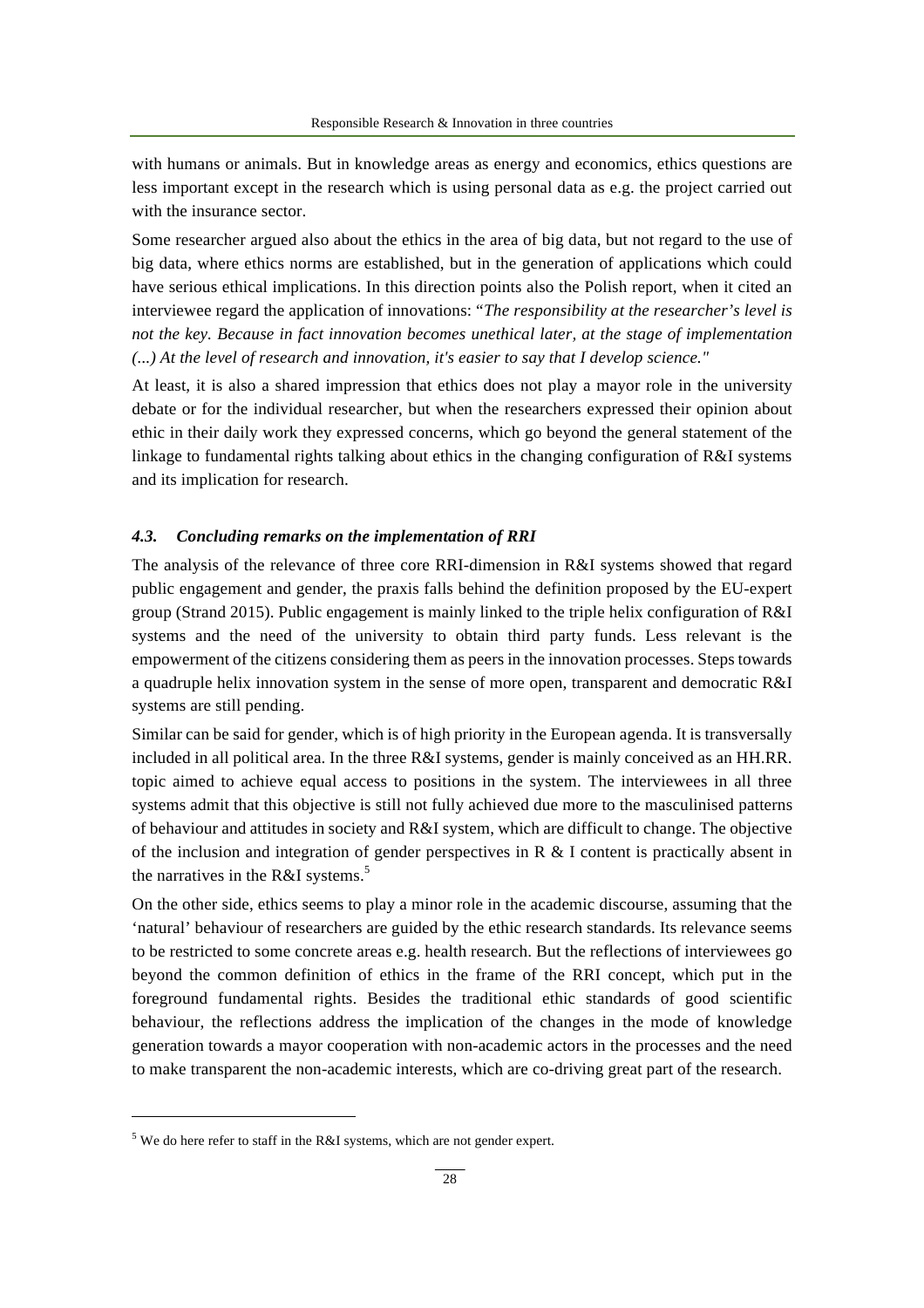# **5. Conclusion**

The three countries covered by the RRIL project shows different features. Following the Innovation Scoreboard of the EU, Finland is an Innovation leader, meanwhile Poland and Spain are moderate innovators. Looking at the regional level, the regions are more similar compared to the states. Länsi-Suomi (FI19) considered as an Innovation Leader and behind region of Helsinki-Uusimaa (FI1B) the driver of innovation in Finland. In Spain, Catalonia is together with Madrid and the Basque Country the innovation driver and considered by the Regional Innovation Scoreboard as a Moderate + Innovator. The same consideration received the Polish region Warszawski stoleczny, which is the innovation driver in Poland. It can be assumed that a look on the metropolitan areas of Tampere, Warsaw and Barcelona would probably show that they are all innovation leaders not only in their country but also in Europa. Another consideration would receive the region of Camp-Tarragona, which is would not be fall in this category except in the field of chemistry and chemical engineering.

Regard to the governance structure of the research and innovation system, the description of the three countries shows that in Finland and Poland the steering competences lies at the state level, but with the regional and local authorities as relevant actors. On the contrary, in Spain the steering competences are shared between the central state and the regional governments. The cities play a minor role related to concrete projects of urban innovation.

The analysis of the relevance of RRI-principles in R&I systems is difficult due to fact that universities, who has been the main objective of our analysis, are considered incomplete organisation compared to the hierarchical structured enterprise. In incomplete organisation, the workers – in our case the academics – maintain a considerable autonomy in front of the higher management (presidency or rectorate). The application of RRI principles as social compromise, gender and ethics depends highly on the policies of the faculties, departments, research centres and groups, and at least on the individual researcher.

In spite of the difference in the R&I systems, our analysis showed that RRI as an integrated concept has a low relevance for the system steering, but also for the institutional governance. At the level of the researchers, RRI is even less relevant. Naturally, there are some exceptions of this general statement. RRI has certain relevance in some universities, research and technology centres as a guiding vision, overall these organisations which are engaged to European projects on this issue as the example of the Catalan region indicates. But our analysis shows also, that the different RRI principle are relevant for guiding research & innovation strategies.

A detailed analysis of the strategic relevance of the three dimension selected by the RRIL project: public engagement, gender and ethics shows a differentiated picture. First at all, the narrative on these topics are different to the definition promotes by the EU-documents. This is evident of the topic of public engagement, which in the narratives of the interviewees is linked to the triple helix configuration, but not to the empowerment of the citizens to become peers in the knowledge creation process in the sense of building up quadruple helix configuration in the sense of more open, transparent and democratic innovation systems. One interpretation is that it is an intentioned effect of the promotion of triple helix configuration in the whole EU innovation systems and the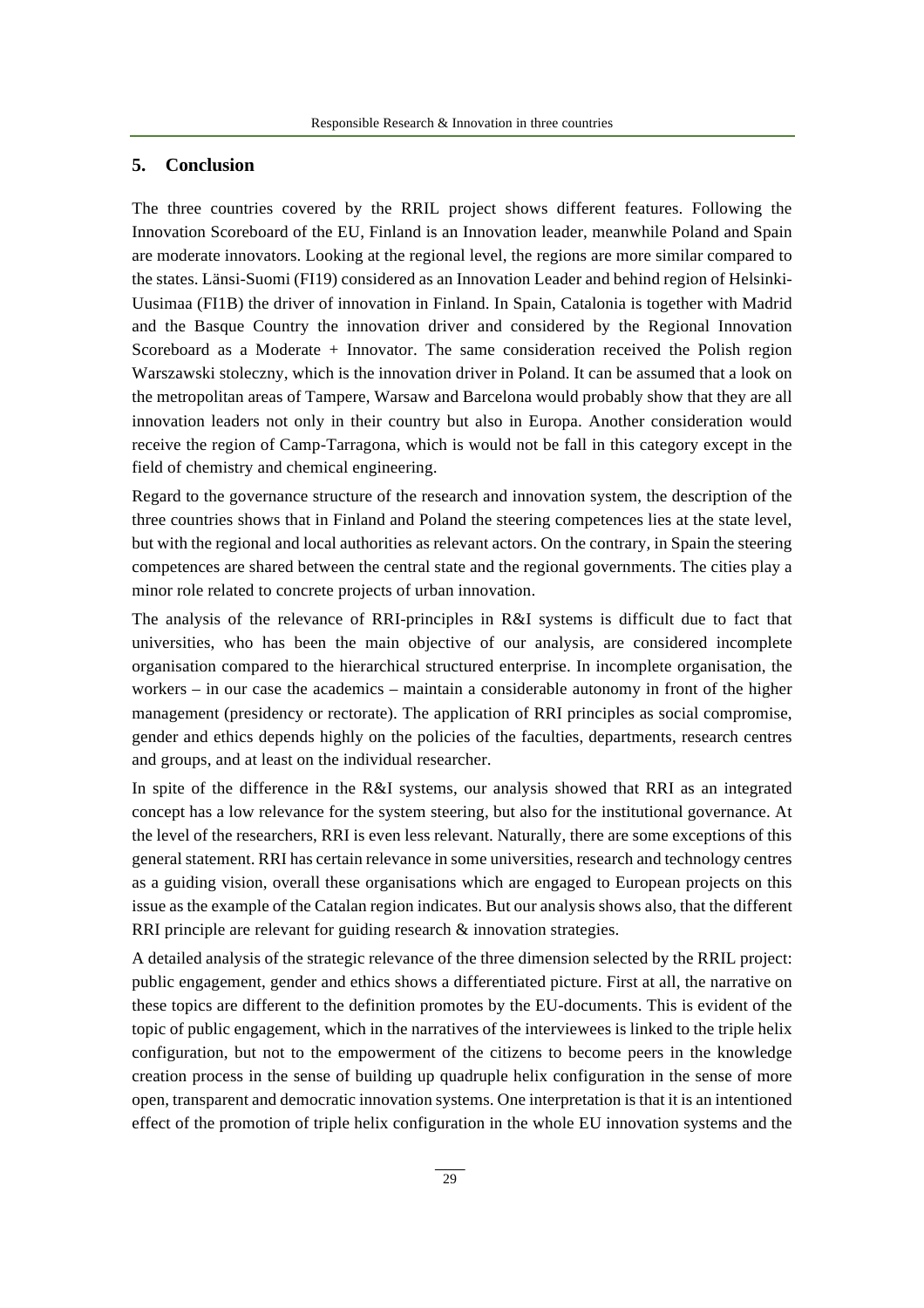increase of the dependence on third party funding. In so far, the topic of public engagement and social compromise is highly relevant for all three R&I countries, but with a different degree of implementation. Finland and Catalonia have make substantial steps forward in the setting-up of triple helix configuration, meanwhile Poland seems to be a step behind. In all three countries, we observe less efforts to make step forwards to the empowerment of citizens in the innovation processes.

Also regard gender equality there are difference between the perception of the interviewees and the definitions of the RRI. Both coincide in the interpretation of the the equal participation of men and women in research activities, which is overall a question of Staff Management. But meanwhile the Finnish and the Polish report stated that the interviewees do not perceive gender discrimination in academia, but patterns of behaviour, which impedes women to have the same chance to access to upper hierarchical positions, in Catalan universities there is a relatively strong discourse observing gender discrimination in staff management and the need to develop institutional strategies to achieve gender balances. On the other side, the second dimension of the inclusion of gender perspective in R&I contents is not present in practice in none of the national R&I systems except some specific knowledge areas e.g. labour market research or specific gender research areas. In a nutshell, the topic gender has no high relevance in Finland or Poland, but in Catalonia, where it is discursively of high priority at university and in society as general.

The topic of ethic seems to be even less relevant in practice and discourses of the researchers, with the exception of the areas in which the objectives of research are human beings or animals, or in which the research is treating personal data. But the reflection of the interviewees in the inquiry of the project, shows an orientation of this topic to problems emerging in the triple helix configurations, the stronger cooperation with enterprises and public authorities and its inappropriate use outside research. The use of big data for the development of application to steer social behaviour is one example for the new ethical question emerging in research systems strongly oriented to applicable innovation. Economy is another good example for the interwovenness of academic research and political strategies questioning the independency of academic research from political interest.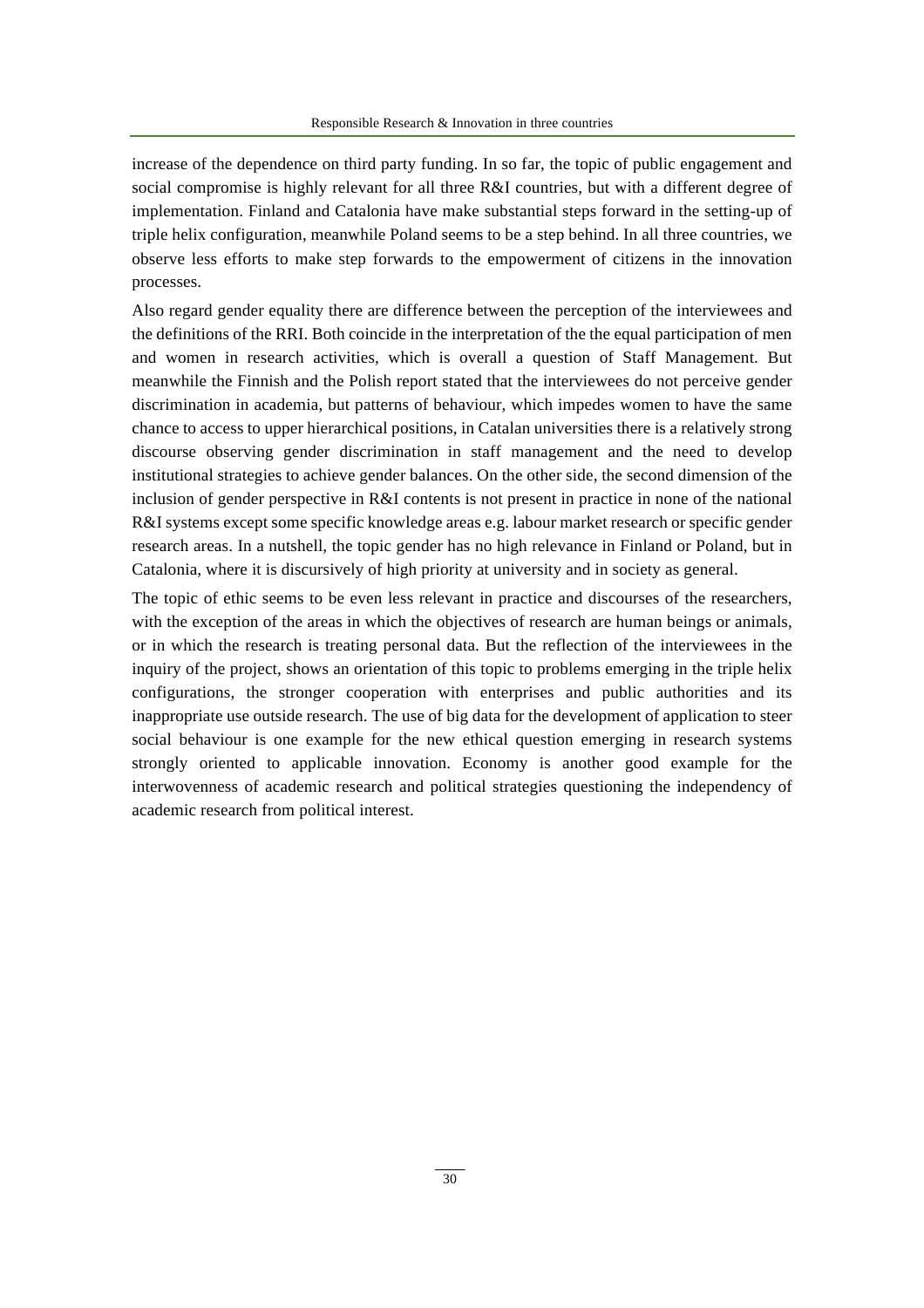# **6. References**

- Åm, H. (2019) Limits of decentered governance in science-society policies. *Journal of Responsible Innovation* 6(2): 163-178,
- Arnkil; R. & Järvensivu, A. & Koski; P. & Piirainen, T. (2010) Exploring Quadruple Helix Outlining user-oriented innovation models. Final Report on Quadruple Helix Research for the CLIQ project. Tampere. Työraportteja 85/2010 Working Papers.
- Bennetot Pruvot, E. & Estermann, T. (2017) University Autonomy in Europe III: The Scorecard 2017. Brussels. [15/03/2020: https://eua.eu/component/attachments/attachments.html?id=394]
- Bukowski, M., Szpor, A. & Śniegocki, A., (2012) Potencjał i bariery polskiej innowacyjności. IBS, Warszawa.
- Carayannis, E. G., & Campbell, D. F. (2009). 'Mode 3'and'Quadruple Helix': toward a 21st century fractal innovation ecosystem. *International journal of technology management* 46(3-4): 201-234.
- Casparri, M. T., Fronti, J. G., & Masci, M. E. (2015). Responsible financial innovation in banks: Committees of new products. *Visión de Futuro*, 19(2): 193-209.
- EC (2012) Responsible Research and Innovation Europe's ability to respond to societal challenges. [15/03/2020: https://ec.europa.eu/research/swafs/pdf/pub\_public\_engagement/responsible-researchand-innovation-leaflet\_en.pdf]

last version 2014 at [https://ec.europa.eu/research/swafs/pdf/pub\_rri/KI0214595ENC.pdf]

- EC DG Energy (2014 last update17/03/ 2020) Government intervention on energy markets. [20/03/2020: https://ec.europa.eu/energy/topics/property-fieldtopicparent/government-interventionenergy-markets\_en]
- EC (2019) Innovation Scoreboard. Luxembourg. [15/03/2020: [https://ec.europa.eu/docsroom/documents/38781]
- Etzkowitz, H. & Leydesdorff, L. (1995) The Triple Helix--University-industry-government relations: A laboratory for knowledge based economic development. *EASST Review* 14(1): 14-19.
- Etzkowitz, H. & Leydesdorff, L. (1998) The triple helix as a model for innovation studies. *Science and public policy*, 25(3): 195-203.
- Foray, D. & Lundvall, B. Ä. (1998). The knowledge-based economy: from the economics of knowledge to the learning economy. In: Foray, D. & Lundvall, B. Ä (eds.) *Employment and Growth in the Knowledge-based Economy*. OECD Documents, Paris. 11-34
- Fisher, E. & Mahajan, R. I. & Mitcham, C. [2006] Midstream Modulation of Technology: Governance From Within. *Bulletin of Science, Technology & Society* 26(6): 485-496.
- Fisher, E. [2007] Ethnographic Invention: Probing the Capacity of Laboratory Decisions. *NanoEthics* 1(2): 155-165
- Freeman, C. (1974), The Economics of Industrial Innovation, Harmondsworth.
- Freemann, C. (1995) The 'National System of Innovation' in historical perspective. *Cambridge Journal of Economics*, 19(1): 5-24.
- Godin, B. National Innovation System: The System Approach in Historical Perspective. Project on the History and Sociology of STI Statistics. Working Paper No. 36
- Godin, B. (2010) National innovation system: a note on the origins of a concept. Project on the Intellectual History of Innovation, manuscript. Working Paper [15/03/2020: http://www.csiic.ca/PDF/IntellectualNo4Note.pdf]
- Guston, D. H. & Sarewitz, D. [2002] Real-time technology assessment. *Technology in Society* 24(1-2): 93-109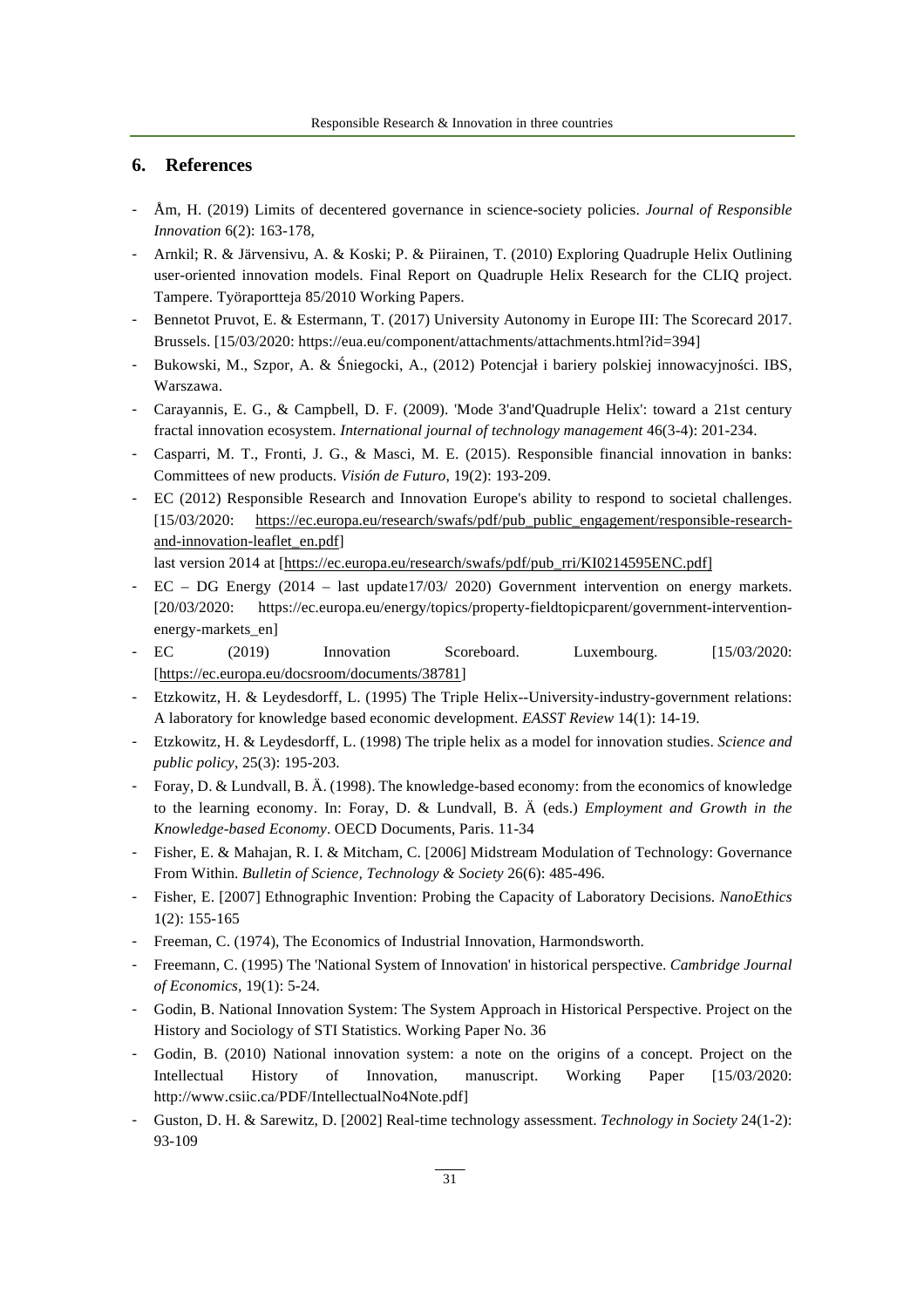- Karinen, R. & Guston, D. H. [2010] 'Towards anticipatory governance. The experience with nanotechnology'. In: Kaiser, M. (Ed.) *Governing Future Technologies. Nanotechnology and the Rise of an Assessment Regime*. Dodtrecht. 217–32.
- Karranand, T. & Mallinson, L. (2017) Academic Freedom in the UK:Legal and Normative Protection in a Comparative Context. Report for the University and College Union, Lincoln.
- Leydesdorff, L., & Etzkowitz, H. (1996). Emergence of a Triple Helix of university-industrygovernment relations. *Science and public policy* 23(5): 279-286.
- Lundvall, B.-A. (ed.) 1992. National Systems of Innovation: Towards a Theory of Innovation and Interactive Learning, London.
- Lundvall, B. (Ed.). (2010). National Systems of Innovation: Toward a Theory of Innovation and Interactive Learning. London.
- McGregor, J. & Wetmore, J. M. [2009] Researching and Teaching the Ethics and Social Implications of Emerging Technologies in the Laboratory. *Nanoethics* 3(1), 17-30.
- Nelson, E. R. (ed.) (1993) National Innovation Systems: A Comparative Analysis, Oxford.
- OECD (1997) National Innovation Systems. [15/03/2020: https://www.oecd.org/science/inno/2101733.pdf]
- Owen, R. & Macnaghten, P. & Stilgoe, J. [2012] Responsible research and innovation: From science in society to science for society, with society. *Science and Public Policy* Vol. 39, Issue 6, pp. 751–760.
- Rip, A. & Misa, T. & Schot, J. [1995] (Eds.) Managing Technology in Society: the Approach of Constructive Technology Assessment. London.
- Schot, J. & Rip, A. [1996] The past and future of constructive technology assessment. *Technological Forecasting and Social Change* Nº 54; pp. 251–268.
- Schuurbiers, D. & Fisher, E. [2009]. Lab-scale intervention. In EMBO report. 10(5): 424–427.
- Stirling, A. [2005] Opening up or closing down? Analysis, participation and power in the social appraisal of technology; in: Leach, M. & Scoones, I. & Wynne, B. (eds) *Science and Citizens: Globalization and the Challenge of Engagement (Claiming citizenship);* London. 218–31
- Strand, R. (Chair EC-Expert Group) (2015) Indicators for promoting and monitoring Responsible Research and Innocation. Report from the Expert Group on Policy Indicators for Responsible Research and Innovation. Luxembourg.
- Sykes, K. & Macnaghten, P. M. [2013] 'Responsible innovation- Opening up dialogue and debate'. In: Owen, R. & Heintz, M. & Bessant, J. (Eds) *Responsible Innovation. Managing the Responsible Emergence of Science and Innovation in Society*. Chichester. 85–107.
- Wilsdon, J. & Wynne, B. & Stilgoe, J. [2005] The Public Value of Science. London: Demos.

To consult the references used to elaborate the national reports, please consult the reports available at dia-e-logos.eu and also at RRIL Project space at research gate:

- Hjelt, J. & Pekkola, E. & Stenvall, J. & Mehari, Y. (2020): Responsible Research & Innovation in Finland. Barcelona. dia-e-logos. – dia-e-logos Discusion paper 02/2020 at dia-e-logos.eu
- Stasik, A.; Dańkowska, A. & Kobza, N. (2020): Responsible Research & Innovation in Poland. Barcelona. Barcelona. dia-e-logos. – dia-e-logos Discusion paper 03/2020 at dia-e-logos.eu
- Krüger, K. Molas. A. & Jiménez, L. (2020): Responsible Research & Innovation in Spain Catalonia. Barcelona. Barcelona. dia-e-logos. – dia-e-logos Discusion paper 01/2020 at dia-e-logos.eu